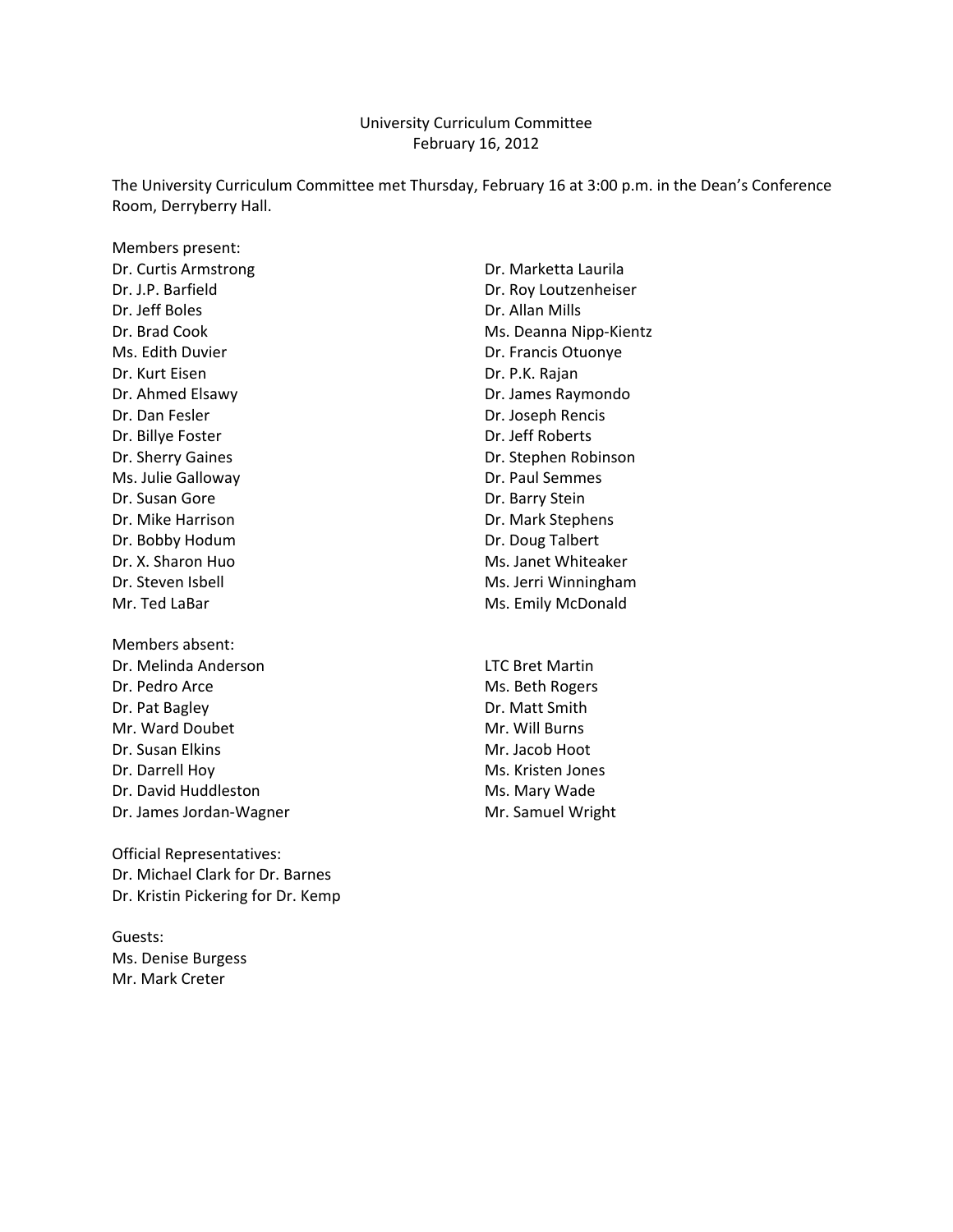#### **SUMMARY OF PROCEEDINGS**

- 1. Approval of agenda as revised
- 2. Approval of October 27, 2011 minutes
- 3. Dr. Hodum Students participating at commencement ceremonies
- 4. Approval of curriculum changes from the Department of Earth Sciences
- 5. Approval of curriculum changes to the B.F.A. in Art Education from the Department of Music and Art
- 6. Approval of course and curriculum changes from the Department of Music and Art
- 7. Approval of course changes from the School of Human Ecology
- 8. Approval of Five-Semester Generic BSN Option from the Whitson-Hester School of Nursing
- 9. Approval of course changes from the Department of Biology
- 10. Approval of course deletion and changes from the Department of Biology
- 11. Approval of course addition, deletion and changes from the Department of Biology
- 12. Approval of course addition and deletion from the Department of Biology
- 13. Approval of course addition and deletion from the Department of Biology
- 14. Approval of MSCI 1020 from the Departments of Physics and Mathematics
- 15. Approval of course addition from the Department of Mathematics
- 16. Approval of catalog statement emphasizing concentration options from the Department of English & Communications
- 17. Approval of curriculum change from the Department of English & Communications
- 18. Approval of course changes from the Department of English & Communications
- 19. Approval of catalog revisions and curriculum changes for Journalism from the Department of English & Communications
- 20. Approval of course addition from the Department of English & Communications
- 21. Approval of course change from the Department English & Communications
- 22. Approval of course addition from the Department of Curriculum & Instruction
- 23. Approval of course additions from Basic Engineering
- 24. Approval of course additions, deletions and changes and curriculum changes from the Department of Electrical & Computer Engineering
- 25. Approval of course changes from the Department of Civil & Environmental Engineering
- 26. Approval of degree title change BSIT to BSET from the Department of Manufacturing & Industrial Technology
- 27. Appointment of nominating committee for 2012‐13 chairperson
- 28. Other such matters CAPP program

#### **PROCEEDINGS**

#### **1. Approval of Agenda as Revised**

Dr. Laurila requested that the proposal from Earth Sciences be moved to item # 4, moving all other items down one position.

**Motion.** Dr. Boles moved to approve the agenda as revised. The motion was seconded by Dr. Rencis and carried.

#### **2. Approval of October 27, 2011 Minutes**

**Motion.** Dr. Loutzenheiser moved to approve the minutes as submitted. The motion was seconded by Dr. Elsway and carried.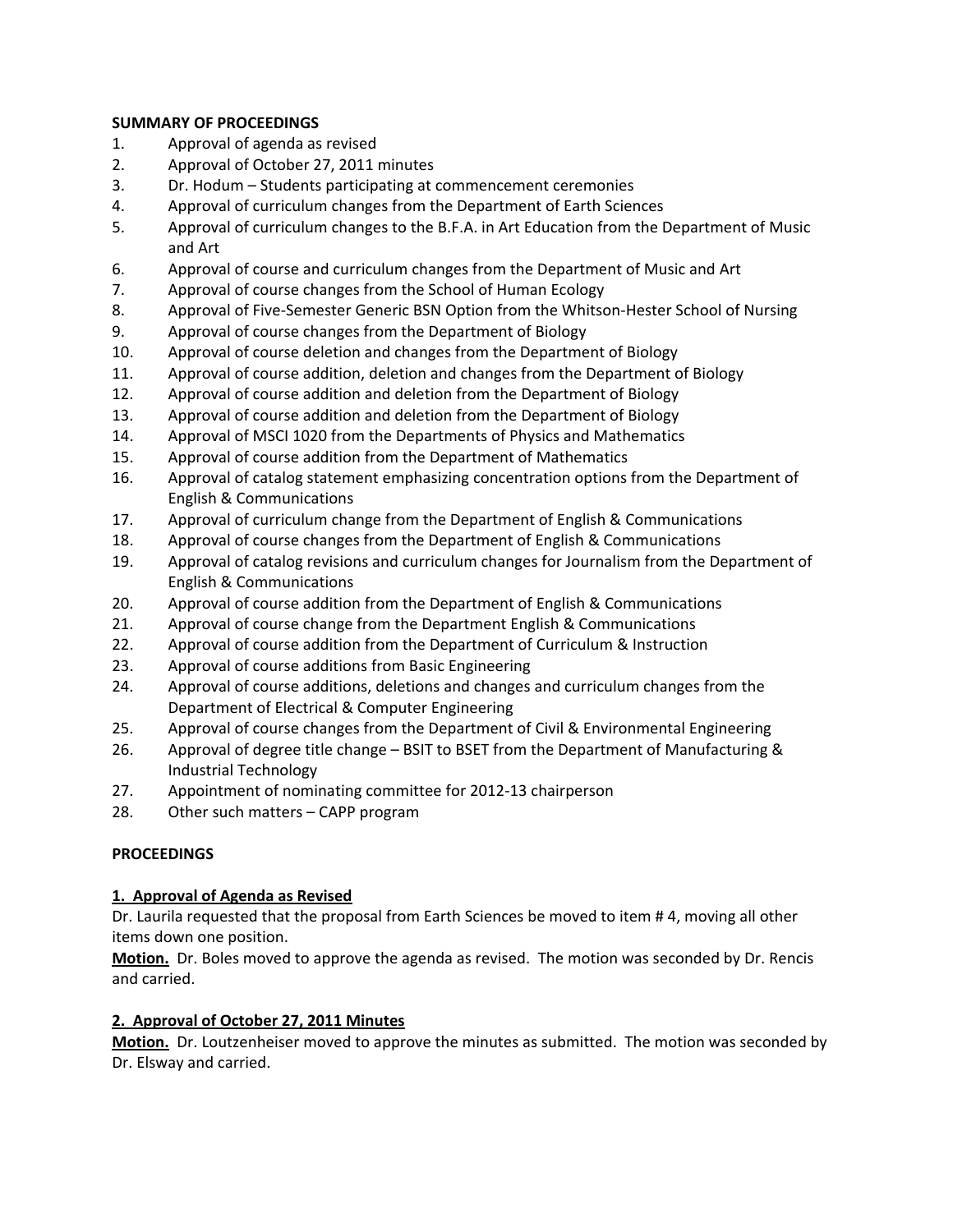#### **3. Dr. Hodum – Students Participating in Commencement Ceremonies**

Dr. Hodum stressed the importance of spreading the word that there is no longer a summer commencement ceremony. Students who graduate summer can return and participate in the December ceremonies. He stated there are very few exceptions to this policy.

Dr. Hodum pointed out the large number of students who are applying for graduation after the deadline. Any help from departments to alleviate this problem will be appreciated.

#### **4. Approval of Curriculum Change from the Department of Earth Sciences**

In a memorandum dated January 25, 2012, approval was requested for the following:

#### Curriculum Change:

In the Geography concentration (Geosciences degree), change 6 hours of Social/Behavioral Science electives (junior year) to elective hours. Also, mathematical errors were corrected to total 120 hours and the wording was clarified regarding required courses and directed electives.

#### **Proposed Geography Concentration Curriculum**

#### **Freshman Year**

- $GEOL 1020$  Field Experiences in the Geosciences Credit: 1.<sup>1</sup>
	- GEOL 1040 The Dynamic Earth Credit: 4.
- GEOL 1045 ‐ Earth Environment, Resources, and Society Credit: 4.
	- ENGL 1010 Writing I Credit: 3.
	- ENGL 1020 ‐ Writing II Credit: 3.
	- CHEM 1110 General Chemistry I Credit: 4.
	- CHEM 1120 General Chemistry II Credit: 4.
		- HIST 2010 American History I Credit: 3.
	- HIST 2020 American History II Credit: 3.
		- MATH Credit 3-5. $^2$

**Total: 32‐34**

#### **Sophomore Year**

- GEOL 2500 ‐ Geological Fundamentals Credit: 3.
- **Two required courses from Geography concentration Credit 6.** 
	- • PHYS 2010 - Algebra-based Physics I Credit: 4. and
		- PHYS 2020 Algebra-based Physics II Credit: 4.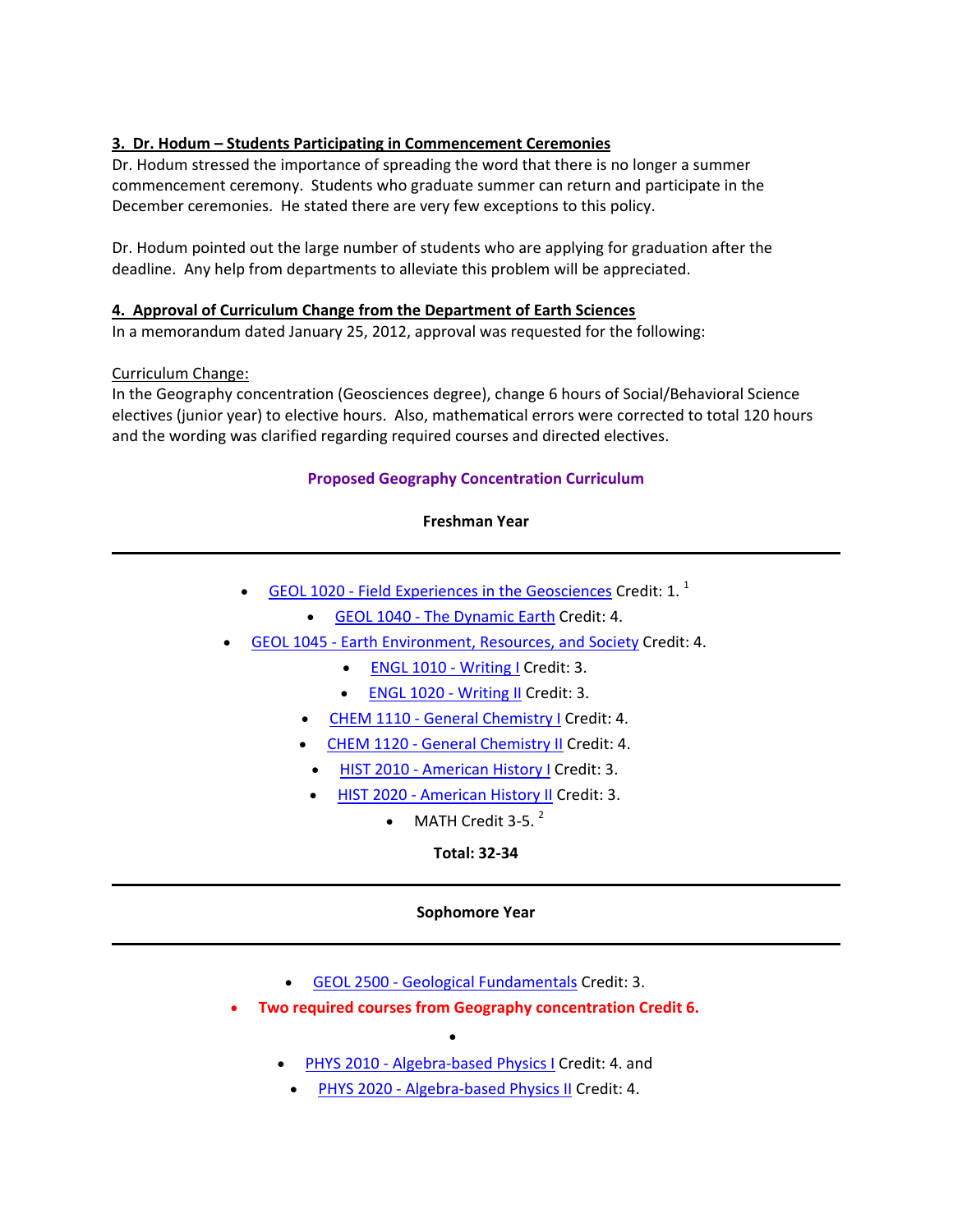• Or

- BIOL 1020 Introduction to Biology II Credit: 4. and
	- BIOL 3130 General Ecology Credit: 4.
	- • MATH 3070 ‐ Statistical Methods I Credit: 3.
	- Humanities/Fine Arts Electives Credit 6.
	- • ENGL 2130 - American Literature Credit: 3. or
		- ENGL 2230 British Literature Credit: 3. or
		- ENGL 2330 World Literature Credit: 3.
	- GEOG 4510 (5510) Theory of GIS, I Credit: 3.

•

**Total: 32**

#### **Junior Year**

- **Free electives Credit 6.**
- SPCH 2410 Introduction to Speech Communication Credit: 3.
- **Three required courses from Geography concentration Credit 9**.
- **One directed elective from Geography concentration** Credit 3‐4
	- MATH or free elective Credit 3. $3$

**Total: 24‐25**

**Senior Year**

- GEOG 4930 ‐ Senior Thesis Credit: 3.
- GEOG 4931 ‐ Senior Thesis Credit: 3.
	- **One required course Credit 3.**
- **Three directive electives from Geography concentration Credit 9‐11.** 
	- Free Electives **9‐14**.

**Total: 29‐32**

#### **Note:**

<sup>1</sup> This course not included in 120‐hour curriculum.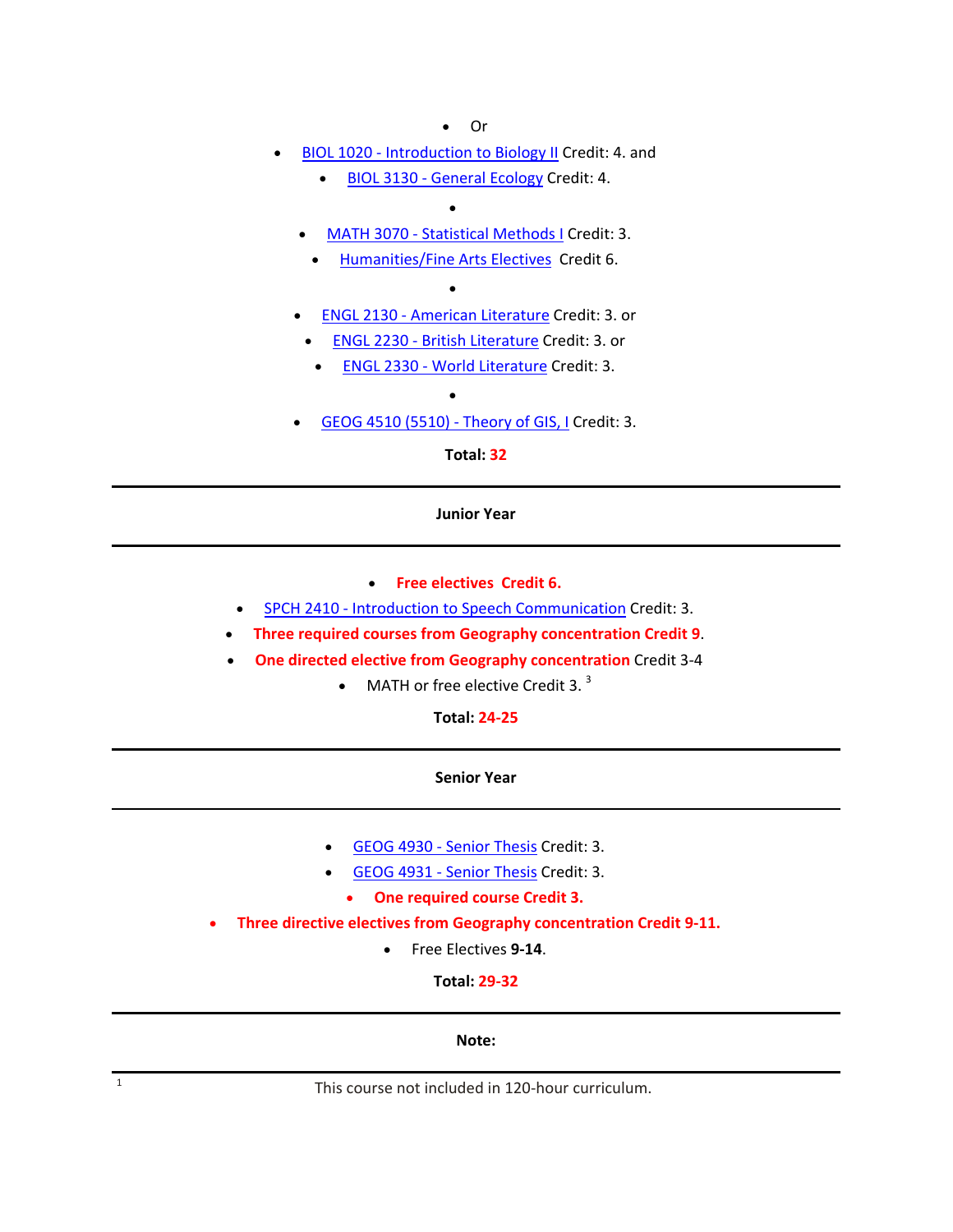# <sup>2</sup> MATH 1130 , MATH 1730 , or MATH 1910 <sup>3</sup> If MATH 1130 was taken then take MATH 1720; otherwise take a free elective.

#### **Geography Concentration Required Courses (18 hours)**

- GEOG 1010 ‐ Weather and Climate Credit: 3.
- GEOG 1120 Human Geography Credit: 3.
- GEOG 1130 ‐ Geography of Natural Hazards Credit: 3.
	- GEOG 3200 ‐ Water Resources Credit: 3.
	- GEOG 4210 (5210) Cartography Credit: 3.
- GEOG 4650 (5650) ‐ Environmental Applications of GIS Credit: 3.

#### **Geography Concentration Directed Electives, any four of the following courses (12‐14)**

- GEOG 105 World Regional Geography (RODP) Credit 3.
	- GEOG 1110 World Geography Credit: 3.
- GEOL 2000 ‐ Earth Evolution and Life History Credit: 3.
- GEOG 3710 Geography of the U.S. (RODP) Credit 3.
	- GEOG 4150 (5150) Geomorphology Credit: 4.
	- GEOG 4410 (5410) ‐ Remote Sensing Credit: 3.
	- GEOG 4511 (5511) Theory of GIS, II Credit: 3.
	- GEOG 4711 (5711) Hydrogeology Credit: 4.
	- GEOG 4850 (5850) Advanced GIS Credit: 3.

**Motion.** Dr. Harrison moved to approve the change effective immediately. The motion was seconded by Dr. Elsawy and carried.

#### **5. Approval of Changes to the B.F.A. in Art Education from the Department of Music and Art**

In a memorandum dated November 14, 2011, approval was requested for the following:

Curriculum Changes:

Redistribution of courses in the Art Education curriculum to produce a more logical sequence.

#### (NEW)

#### **Art Education ART EDUCATION (ARED)**

### **(Leading to the B.F.A. in Education Degree with endorsement, Grades K‐12)**

| Freshman Year |           | sem. | Sophomore Year            | sem. |
|---------------|-----------|------|---------------------------|------|
|               |           | hrs. |                           | hrs. |
| ENGL 1010     | Writing I |      | 3 ENGL 2130, 2230 or 2330 |      |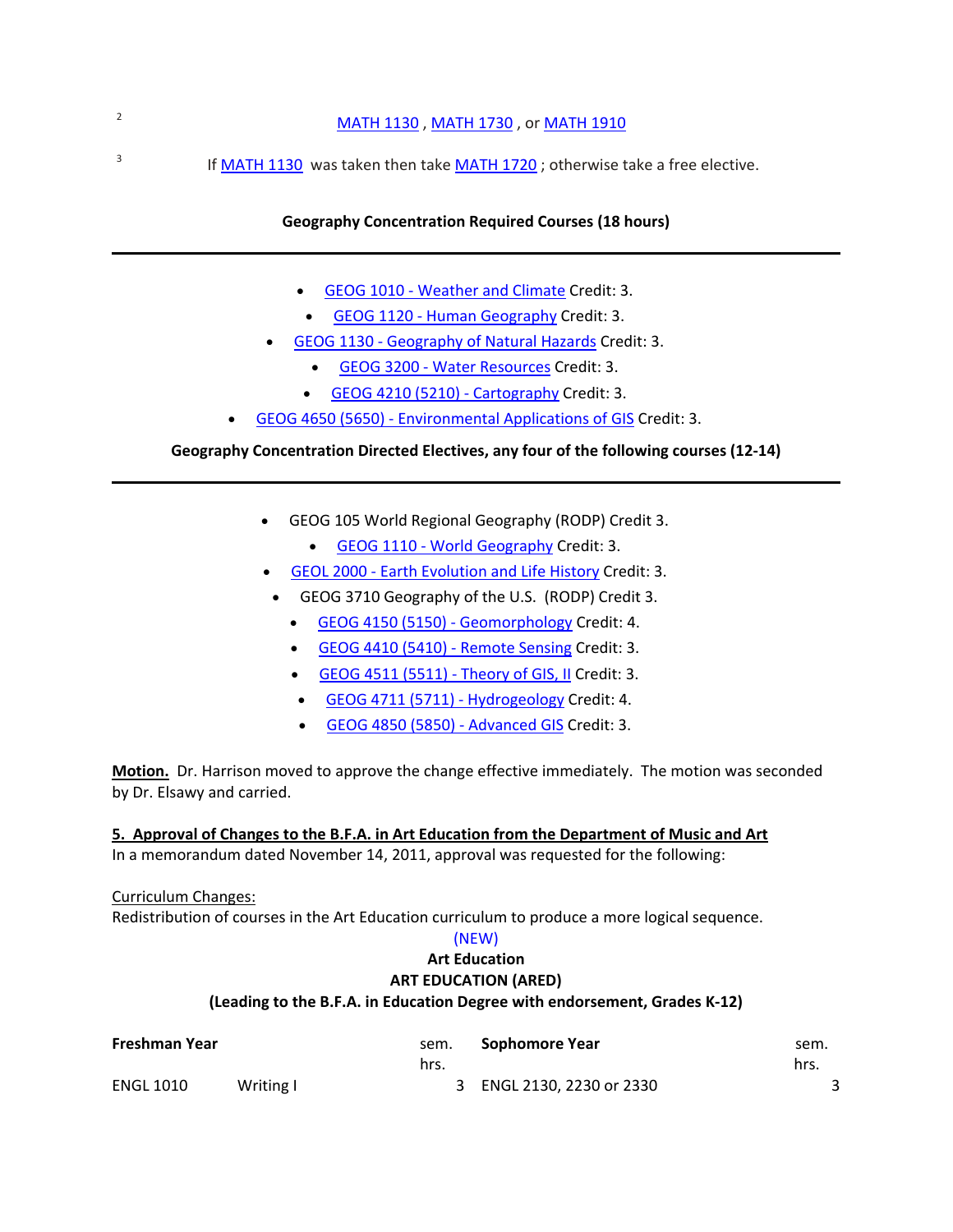| <b>ENGL 1020</b>                       | Writing II                                           | 3              | <b>HIST 2010</b>                          | American History I                         | 3                       |
|----------------------------------------|------------------------------------------------------|----------------|-------------------------------------------|--------------------------------------------|-------------------------|
| <b>Natural Science Elective</b>        |                                                      | 8              | <b>ART 2070</b>                           | <b>Digital Art Basics</b>                  | $\overline{2}$          |
| Any General Education Math             |                                                      | 3              | <b>Social/Behavioral Science Elective</b> |                                            |                         |
|                                        | Social/Behavioral Science Elective                   | 3              | PC 2500 or SPCH 2410                      |                                            | $\overline{\mathbf{3}}$ |
| <b>ARED 2020</b>                       | Art Education Theory                                 | $\overline{2}$ | ART 2110                                  | Art History I                              | $\mathsf 3$             |
| ART 1010                               | Two-Dimensional                                      | 3              | <b>ART 2120</b>                           | Art History II                             | 3                       |
|                                        | Design                                               |                |                                           |                                            |                         |
| <b>ART 2010</b>                        | Three-Dimensional                                    | 3              | <b>ART 2320</b>                           | Drawing II                                 | 3                       |
|                                        | Design                                               |                |                                           |                                            |                         |
| <b>ART 2310</b>                        | Drawing I, Introduction                              | 3              | ART 2410                                  | Painting I,                                | 3                       |
|                                        |                                                      |                |                                           | Introduction                               |                         |
|                                        | UNIV 1020, UNAR 1020 or equivalent <sup>1</sup>      | $\mathbf{1}$   | ART 2510, 2610, 2710, 2810, 2910          |                                            | 3                       |
|                                        |                                                      |                | <b>ART 3200</b>                           | <b>Art Applications I</b>                  | $\overline{2}$          |
|                                        |                                                      |                |                                           |                                            |                         |
|                                        |                                                      |                |                                           |                                            | 3                       |
|                                        |                                                      |                | metals, painting or wood) <sup>2</sup>    | Studio emphasis (from clay, glass, fibers, |                         |
|                                        |                                                      |                |                                           |                                            |                         |
| Total                                  |                                                      | 32             | Total                                     |                                            | 34                      |
| <b>Junior Year</b>                     |                                                      | sem.           | Senior Year <sup>3</sup>                  |                                            | sem.                    |
|                                        |                                                      |                |                                           |                                            |                         |
|                                        |                                                      | hrs.           |                                           |                                            | hrs.                    |
| <b>HIST 2020</b>                       | American History II                                  | 3              | <b>ARED 4871</b>                          | Residency I                                | 5                       |
|                                        |                                                      |                |                                           |                                            |                         |
| <b>EDPY 2200</b>                       | <b>Educational Psychology</b>                        | 3              | <b>ARED 4872</b>                          | <b>Professional Seminar</b>                | 5                       |
|                                        |                                                      |                |                                           |                                            |                         |
| <b>ARED 3155</b>                       | <b>Elementary Practicum</b>                          | 1              | <b>ARED 4881</b>                          | Residency II                               | 10                      |
|                                        |                                                      |                |                                           |                                            |                         |
| <b>ARED 3165</b>                       | <b>Secondary Practicum</b>                           | 1              | <b>ARED 4882</b>                          | <b>Professional Seminar</b>                | $\overline{2}$          |
|                                        |                                                      |                |                                           | $\mathbf{I}$                               |                         |
| <b>ART 2040</b>                        | Printmaking: Relief                                  | $\overline{2}$ |                                           | Studio emphasis (from clay, glass, fibers, | $\overline{2}$          |
|                                        |                                                      |                | metals, painting or wood) <sup>2</sup>    |                                            |                         |
| <b>ART 2060</b>                        | 35mm Photography                                     | $\overline{2}$ |                                           |                                            |                         |
|                                        |                                                      |                |                                           |                                            |                         |
| <b>ART 2070</b>                        | <b>Digital Art Basics</b>                            | 2              |                                           |                                            |                         |
| <b>ART 3205</b>                        | <b>Methods and Media</b>                             | $\overline{2}$ |                                           |                                            |                         |
|                                        |                                                      |                |                                           |                                            |                         |
|                                        | ART 3130, 3150, 3160, 4100, or 4170                  | 6              |                                           |                                            |                         |
|                                        | Studio emphasis (from clay, glass, fibers,           | 11             |                                           |                                            |                         |
| metals, painting or wood) <sup>2</sup> |                                                      |                |                                           |                                            |                         |
| Total                                  |                                                      | 31             | Total                                     |                                            | 24                      |
|                                        |                                                      |                |                                           |                                            |                         |
|                                        | $1$ This course not included in 120-hour curriculum. |                |                                           |                                            |                         |

 $2$ Studio Emphasis hours can be divided between two media.

 $3$ Must submit evidence of current First Aid/CPR Training.

Degree total 120<br>
Upper Division hours: 120<br>
36 Upper Division hours: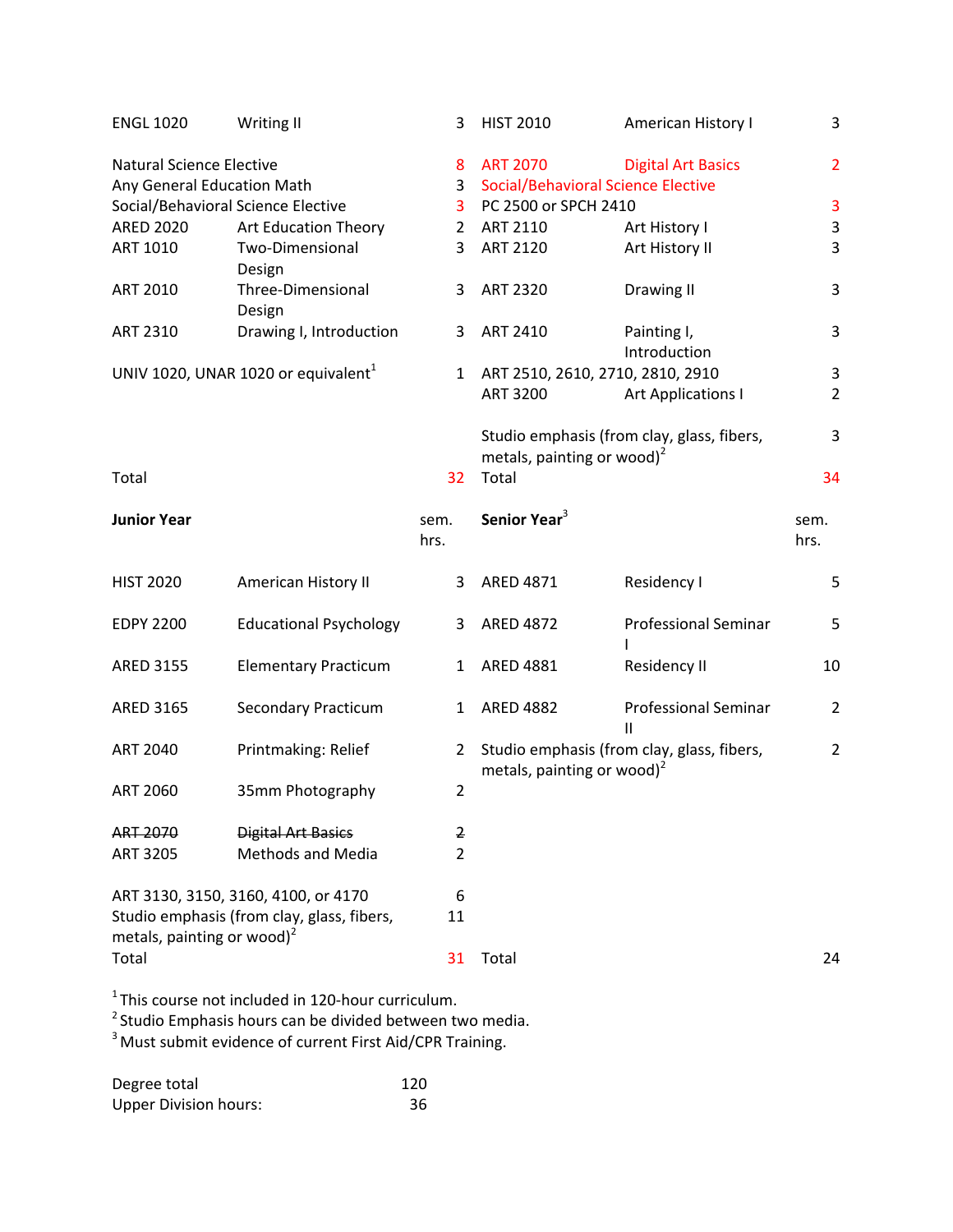Effective date: Immediate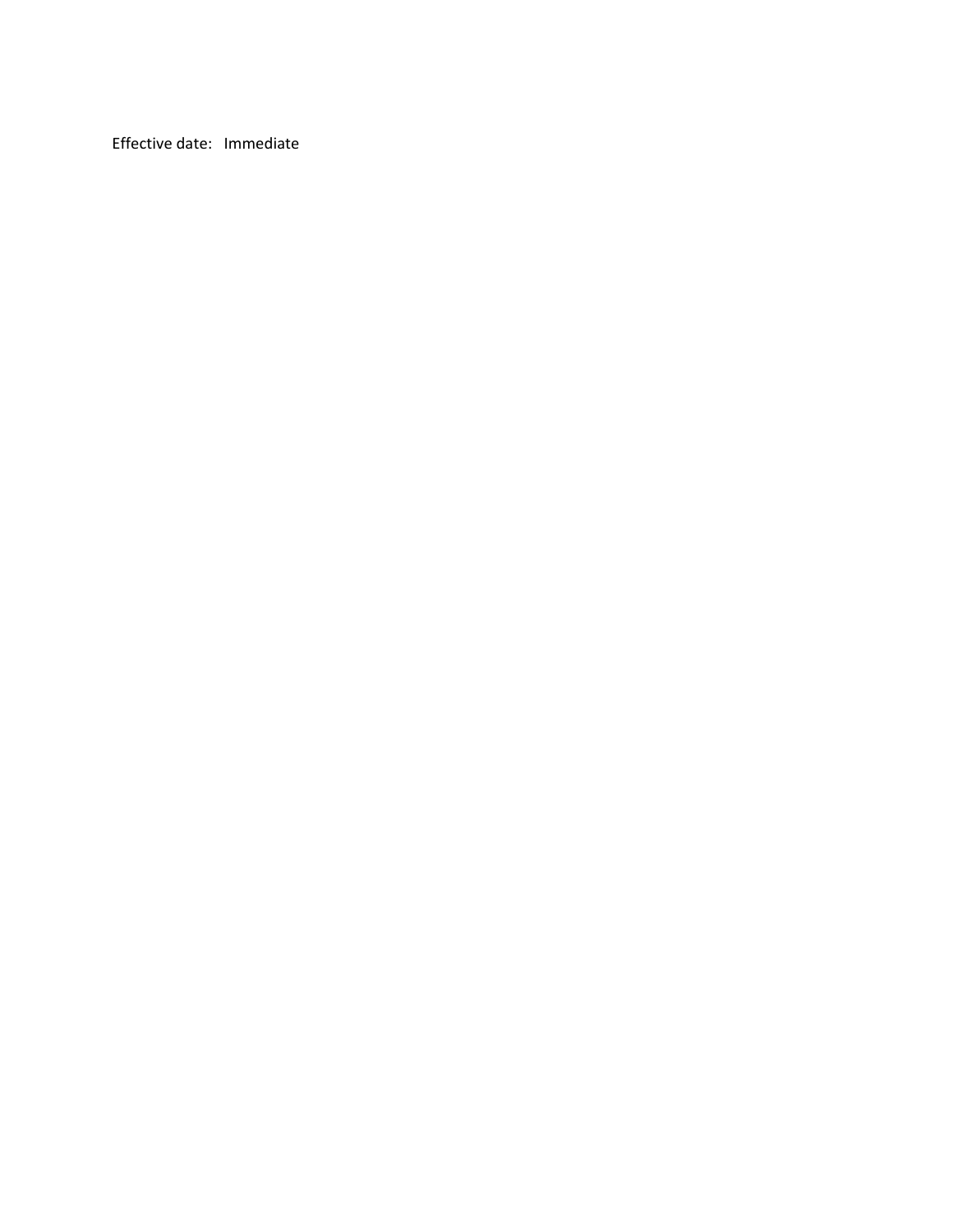**Motion.** Mr. LaBar moved to approve the changes effective immediately. The motion was seconded by Dr. Mills and carried.

#### **6. Approval of Course and Curriculum Changes from the Department of Music and Art**

In a memorandum dated February 6, 2012, approval was requested for the following:

Changes:

- 1. Correction of course description for
	- **From**:MUS 1140 Harmony II.

Prerequisite: MUS 1120 with a grade of C or better. Corequisite: MUS 1150. Modulation to closely related keys, borrowed chords, neopolitans, irregular chord resolution, original composition, and musical analysis.

- **To:** Prerequisite: MUS 1120. Study of diatonic harmony through part-writing, analysis, and stylistic composition.
- 2. Please delete the corequisites for the following courses:
	- MUS 1120 Harmony I. Corequisite: MUS 1130
	- MUS 1130 Aural Techniques I. Corequisite: MUS 1120
	- MUS 1140 Harmony II. Corequisite: MUS 1150
	- MUS 1150 Aural Techniques II. Corequisite: MUS 1140
	- MUS 2110 Harmony III. Lec. 1. Corequisite: MUS 2120
	- MUS 2120 Aural Techniques III. Corequisite: MUS 2110
	- MUS 2130 Harmony IV. Corequisite: MUS 2140
	- MUS 2140 Aural Techniques IV. Corequisite: MUS 2130.
- 3. Course Additions

MUS 1111 ‐ Functional Performance Band Lab. 2‐5. Credit 1. Corequisite: MUS 1025, 1026, 1033, 1040 or 1045. Techniques involved in preparation for public band performance.

MUS 1112 ‐ Functional Performance Choir Lab. 2‐5. Credit 1. Corequisite: MUS 1060, 1065 or 1070. Techniques involved in preparation for public choral performance.

MUS 1113 ‐ Functional Performance Orchestra Lab. 2‐3. Credit 1. Corequisite: MUS 1080 or 1085. Techniques involved in preparation for public orchestral performance.

MUS 1114 ‐ Functional Performance Jazz Lab. 3. Credit 1. Corequisite: MUS 1090 or 1091. Techniques involved in preparation for public jazz performance.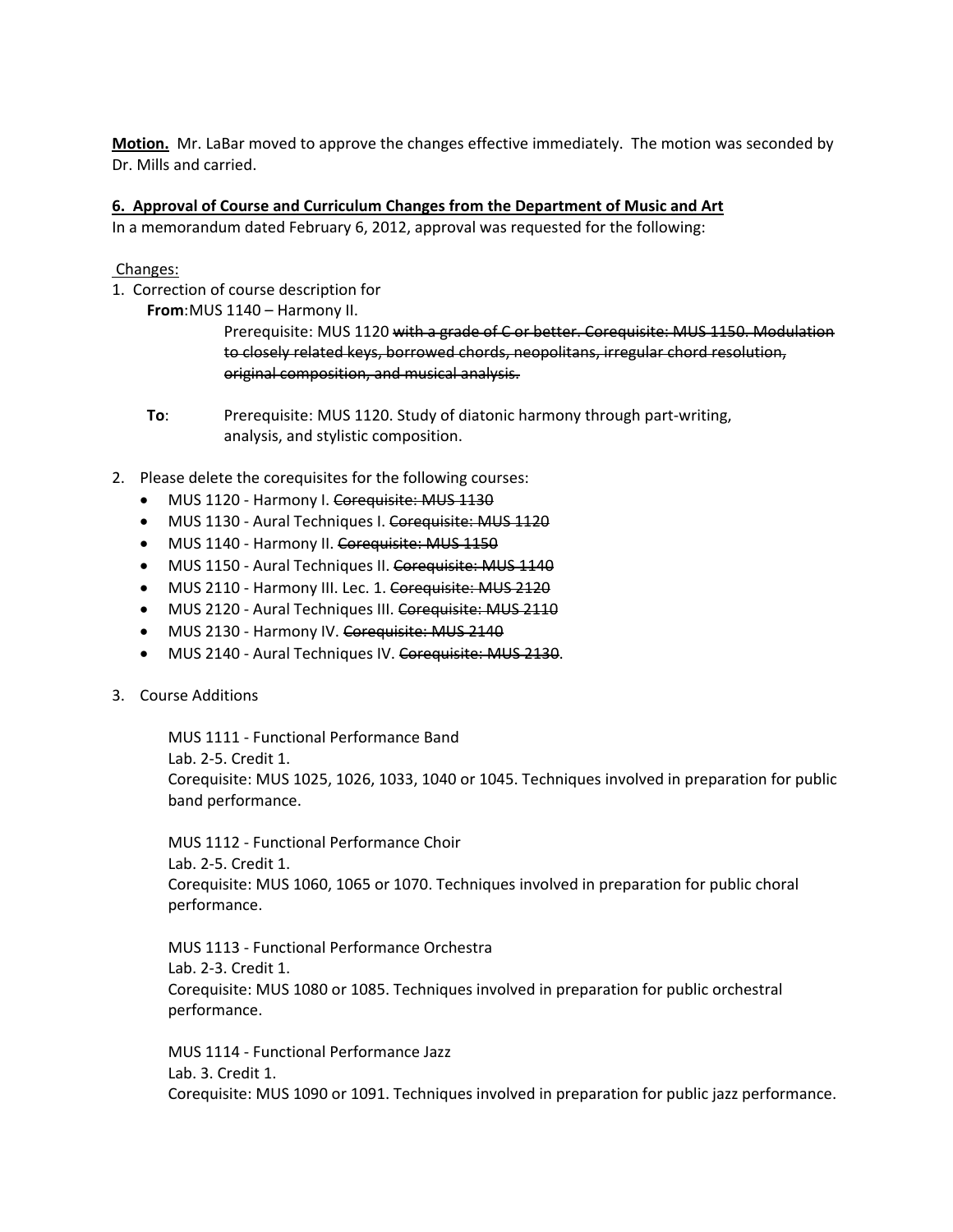#### 4. Course deletion

MUS 1014 ‐ Functional Performance Lab. 2. Credit 1. Corequisite: Major ensemble. Techniques involved in preparation for public performance.

5. Catalog content change for B.M. in Performance, Music Business option

#### **From:**

Upper Division . . .

d. Wind/Percussion:

- Jazz: Jazz Ensemble plus Symphony band or Wind Ensemble
- Non‐Jazz: Wind Ensemble (fall) and Symphony Band (spring) plus University Orchestra or Bryan Symphony Orchestra, or Jazz Ensemble as assigned by the advisor

**To:**

d. Wind/Percussion:

- Jazz: Jazz Ensemble plus Symphony band or Wind Ensemble
- Music Business: Wind Ensemble (fall) and Symphony Band (spring)
- All other non-Jazz: Wind Ensemble (fall) and Symphony Band (spring) plus University Orchestra or Bryan Symphony Orchestra, or Jazz Ensemble as assigned by the advisor

**Motion.** Mr. LaBar moved to approve the changes effective Fall 2012. The motion was seconded by Dr. Gaines and carried.

#### **7. Approval of Course Changes from the School of Human Ecology**

In a memorandum dated January 23, 2012, approval was requested for the following:

#### Course Changes:

#### **From:**

HEC 4242 (5240) Food Systems Administration Lec. 3. Credit 3. Prerequisite: HEC 2240 and HEC 3240. Systems approach to food service management; facilities, financial, personnel, equipment, and legal issues in food service.

#### **To:**

HEC 4242 (5242) Food Systems Administration Lec. 3. Credit 3. Prerequisites: HEC 2240 and HEC 3240. Systems approach to food service management; facilities, financial, personnel, equipment, and legal issues in food service.

#### **From:**

HEC 4250 (5250) – Field Experience in School Food Service Credit 4. Prerequisite: HEC 3240, HEC 4240 (5240). Work experience in school food service management. Supervision by instructor and Tennessee certified school food service supervisor. Students enrolled in the 5000‐level course will be required to complete additional work as stated on the syllabus.

#### **To:**

HEC 4250 (5250) – Field Experience in School Food Service Credit 4.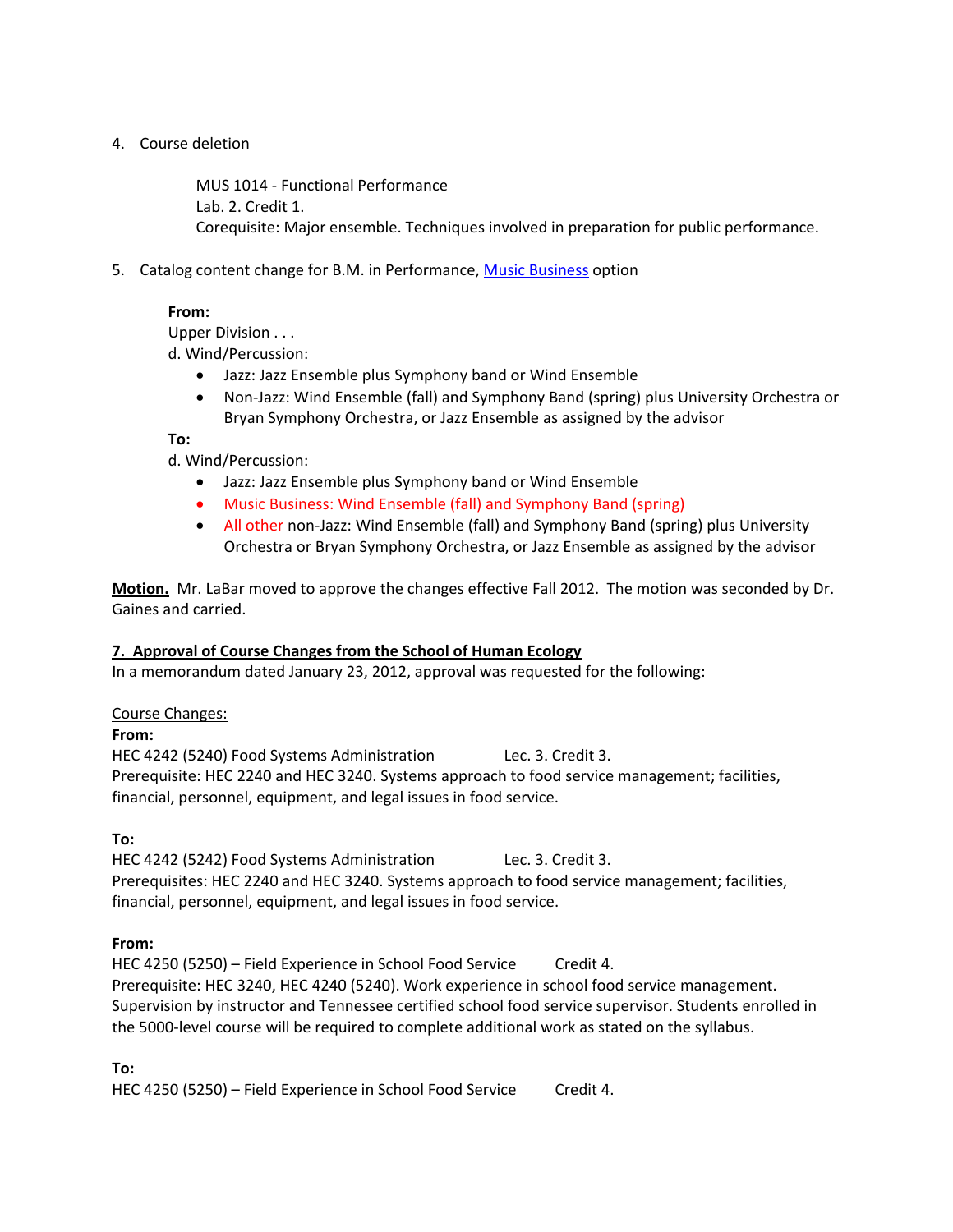Prerequisite: HEC 3240, HEC 4242 (5242). Work experience in school food service management. Supervision by instructor and Tennessee certified school food service supervisor.

#### **From:**

HEC 2250 Child Life Theory and Practice

Course Objectives:

At the completion of this course, the student will be able to:

- 1. describe the unique role of the Child Life Specialist as a professional member of the interdisciplinary medical team (SLO 1)
- 2. define therapeutic play and its benefits to hospitalized children (SLO 1)
- 3. recognize Child Life work with diverse patient populations in various healthcare settings (SLO 1)
- 4. share the function and importance of the Child Life Council to the field of Child Life (SLO 1)
- 5. identify the process for becoming a Certified Child Life Specialist (SLO 1)
- 6. demonstrate knowledge of the Child Life profession by educating others (SLO 1)

#### **To:**

HEC 2250 Child Life Theory and Practice

Course Objectives:

At the completion of this course, the student will be able to:

- 1. describe the unique role of the Child Life Specialist as a professional member of the interdisciplinary **health care** team **including Child Life scope of practice** (SLO 1);
- 2. define therapeutic play and **preparation methods emphasizing** benefits to **children in health care** (SLO 1);
- 3. recognize Child Life work with diverse patient populations in various healthcare settings (SLO 1);
- 4. share the function of the Child Life Council (CLC) to the field of Child Life **including importance of the CLC Official Documents to Child Life practice** (SLO 1);
- 5. **determine impact of illness, injury and health care on patients and families** (SLO 1);
- 6. **discover principles of Family Centered Care in pediatric health care and Child Life's role to support** (SLO 1);
- 7. identify the process for becoming a Certified Child Life Specialist (SLO 1); and
- 8. demonstrate knowledge of the Child Life profession by educating others (SLO 1)

#### **Course Change**

**FROM: HEC 2500 Creative Play.** Lec. 2. Credit 2.

**TO: HEC 2510 Creative Play.** Lec. 2. Lab 1. Credit3.

**Motion.** Dr. Foster moved to approve the course changes effective Fall 2012. The motion was seconded by Dr. Gaines and carried.

#### **8. Approval of Five‐Semester Upper‐Division Program Option**

In a memorandum dated January 17, 2012, approval was requested for the following: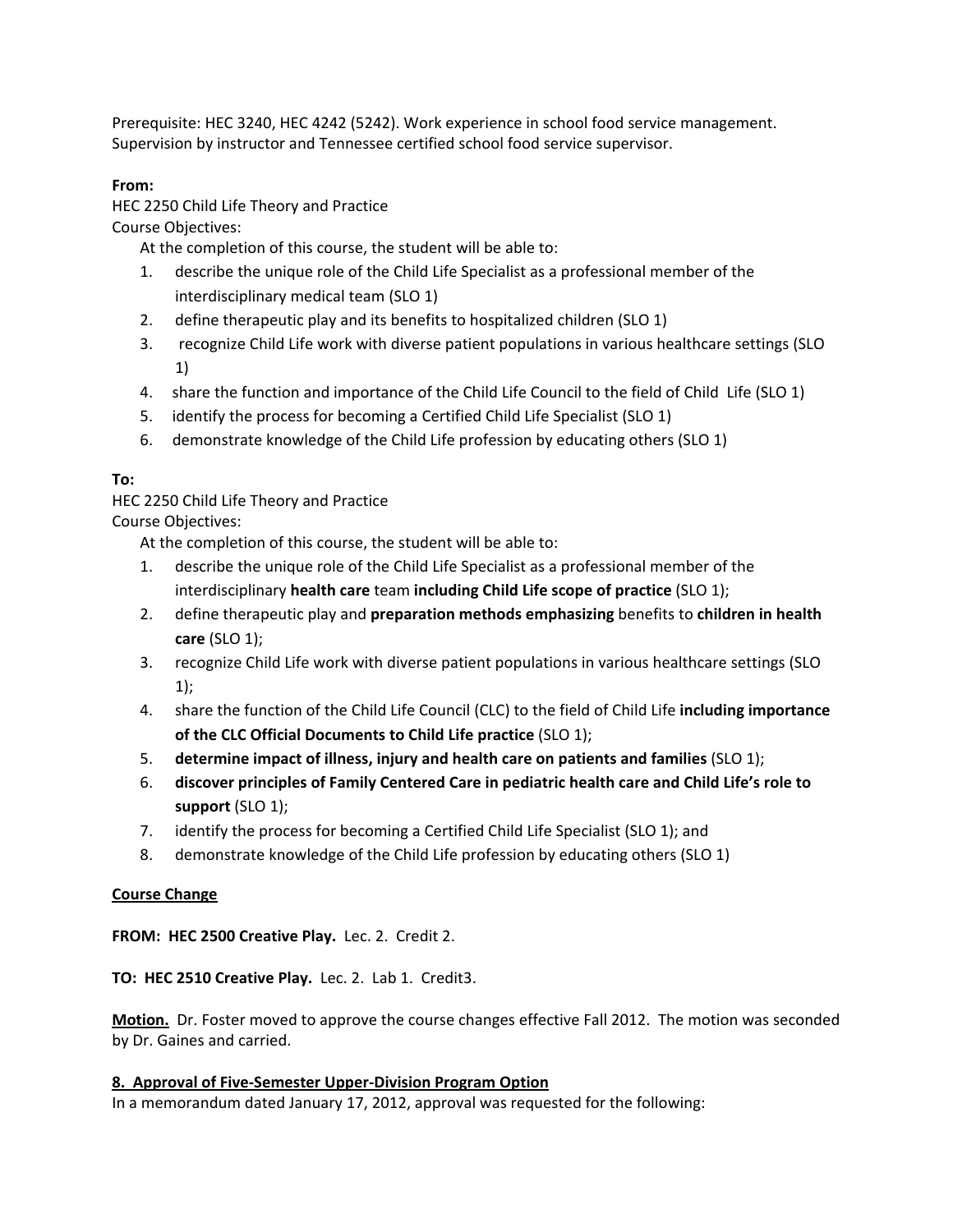#### **I. Curricular Changes: Shifting courses from one year to another**

- a. Proposed recommended sequencing of coursework to change with students admitted into Upper Division Nursing Program in the second semester of sophomore year (see attached Program of Studies). The Whitson‐Hester School of Nursing is proposing the following curriculum changes/additions to allow for the transition from a four‐semester curriculum for upper‐division nursing students to a five‐semester curriculum. Within this memorandum is a summary of the changes. Appendix A to the memorandum contains more detail of the proposed changes. Two Excel files are attached, showing the current four‐semester program plan and the proposed five‐semester program plan.
- b. Summary of Justification: The upper‐division nursing program will expand from four semesters to five in an effort to increase retention, promote student success, and allow for more logical sequencing of course material. The transition to a five-semester curriculum has been approved by the TTU Curriculum Committee (3/17/2011), the Curriculum Committee of the College of Agriculture & Human Sciences (e‐vote, 3/11/2011), and by the Faculty of the Whitson-Hester School of Nursing at the Faculty Organization Meeting (2/9/2011). The program change will not require students to enroll in an extra semester in the School. Students will begin their nursing classes the second semester of their sophomore year instead of the first semester of their junior year. Before students are accepted into the upper‐division nursing program, they must complete the majority of the general education classes required of all TTU majors. The change will bring TTU's program in line with most of the other Tennessee Board of Regents baccalaureate nursing programs with the exception of one, Tennessee State University. After the program expands its timeline, it is anticipated that enrollment in the upper‐division nursing program will expand from approximately 200 students to 240, contributing to retention in upper‐division nursing.

These curricular changes will primarily affect the generic baccalaureate undergraduate option. Courses in the RN/BSN option of the undergraduate program that will change are marked with an asterisk. If an asterisk is not indicated, the RN/BSN will not adopt the change but maintain current course work and/or sequencing.

#### **II. Course Changes:**

| <b>Course Change</b>  | <b>Current</b><br><b>Credit</b><br>Hour | <b>Proposed Credit Hour Change</b>         | <b>Difference</b> |
|-----------------------|-----------------------------------------|--------------------------------------------|-------------------|
| <b>Elective hours</b> | 6                                       | 3 credit hours<br>(Deleted 3 credit hours; | - 3 hours         |

#### a. **Summary of Deletion of Hours:**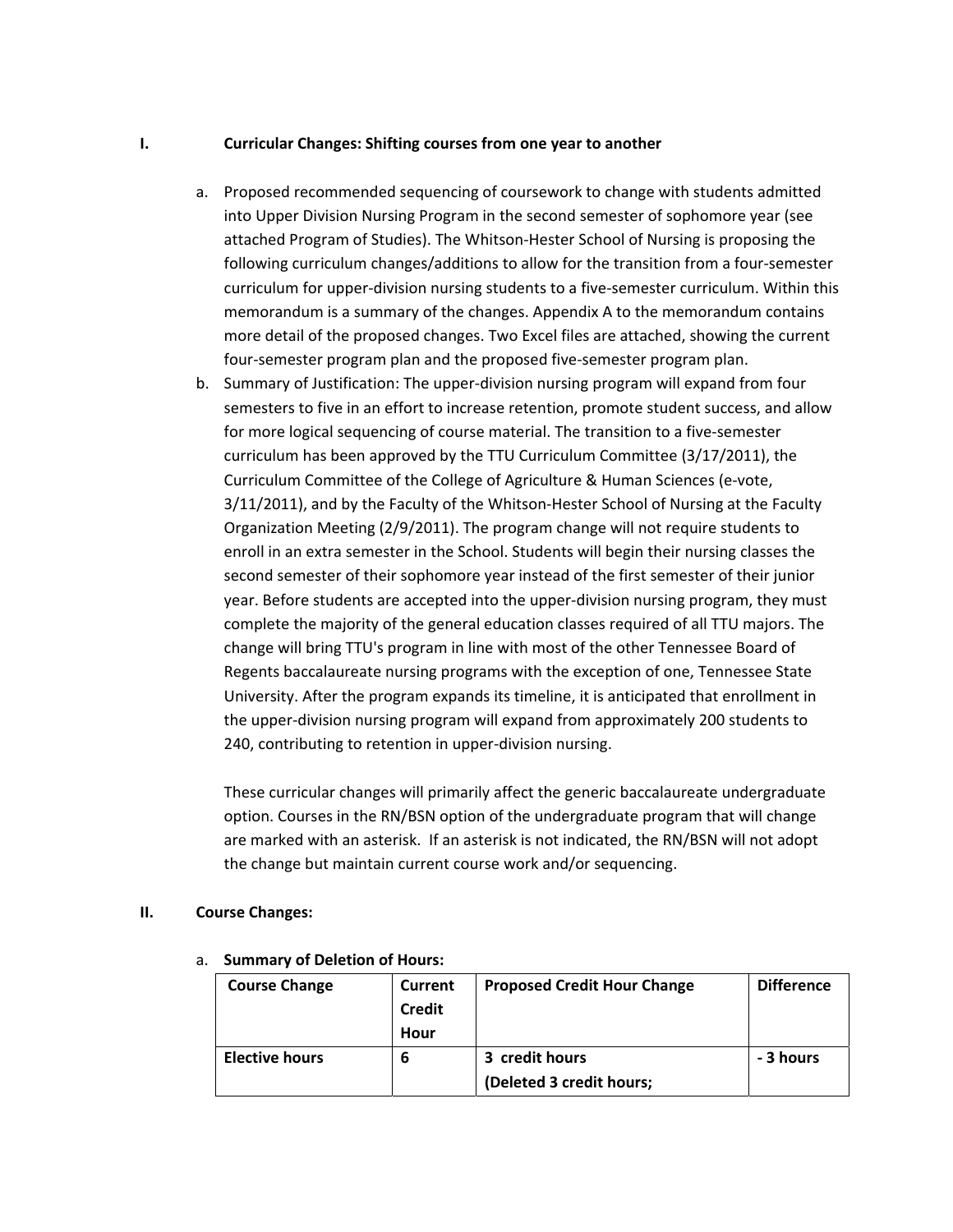|                                                                                   |   | 3 hours of elective credit will<br>remain. Remaining 3 hours of<br>electives may be obtained through<br>successful completion of 1-3 hour<br>nursing electives or other electives<br>substituted by special permission of<br>nursing school.) |          |
|-----------------------------------------------------------------------------------|---|-----------------------------------------------------------------------------------------------------------------------------------------------------------------------------------------------------------------------------------------------|----------|
| N3360<br><b>Medical/Surgical</b><br><b>Nursing II</b>                             | 5 | 4 credit hours                                                                                                                                                                                                                                | -1 hour  |
| N4350 Health Care of<br><b>Communities</b>                                        | 4 | 3 credit hours Changed to one 3<br>credit hour course NURS 4430<br><b>Health Care of Communities</b>                                                                                                                                          | -1 hour  |
| <b>Total number of</b><br>deleted hours to be<br>reallocated in the<br>curriculum |   |                                                                                                                                                                                                                                               | -5 hours |

- i. Elective hours of 3 will be deleted
- ii. N3360 Medical/Surgical Nursing II will change from a 5 credit hour course to a 4 credit hour course
- iii. N4450 Healthcare of Communities will change from a 4 hour credit hour course to a 3 hour credit hour course
- iv. Total of 5 hours to be redistributed to significant course content

#### b. **Summary of Reallocation of Hours:**

| <b>Course Change</b>                                                                 | Current<br><b>Credit</b><br>Hour | <b>Proposed Credit Hour Change</b>                                                                                                                                                                                                                            | <b>Difference</b> |
|--------------------------------------------------------------------------------------|----------------------------------|---------------------------------------------------------------------------------------------------------------------------------------------------------------------------------------------------------------------------------------------------------------|-------------------|
| <b>N3380 Patho-</b><br>physiological Process<br>for the Professional<br><b>Nurse</b> | 3                                | Changed to two<br>2 credit hour courses:<br><b>NURS 3290 Pathophysiological</b><br><b>Process for the Professional Nurse</b><br>I (2 credit hours)<br><b>NURS 3390 Pathophysiological</b><br><b>Process for the Professional Nurse</b><br>II (2 credit hours) | 1 hour            |
| N3230<br>Pharmacological<br><b>Concepts in Nursing I</b>                             | $\overline{2}$                   | 3 credit hours                                                                                                                                                                                                                                                | 1 hour            |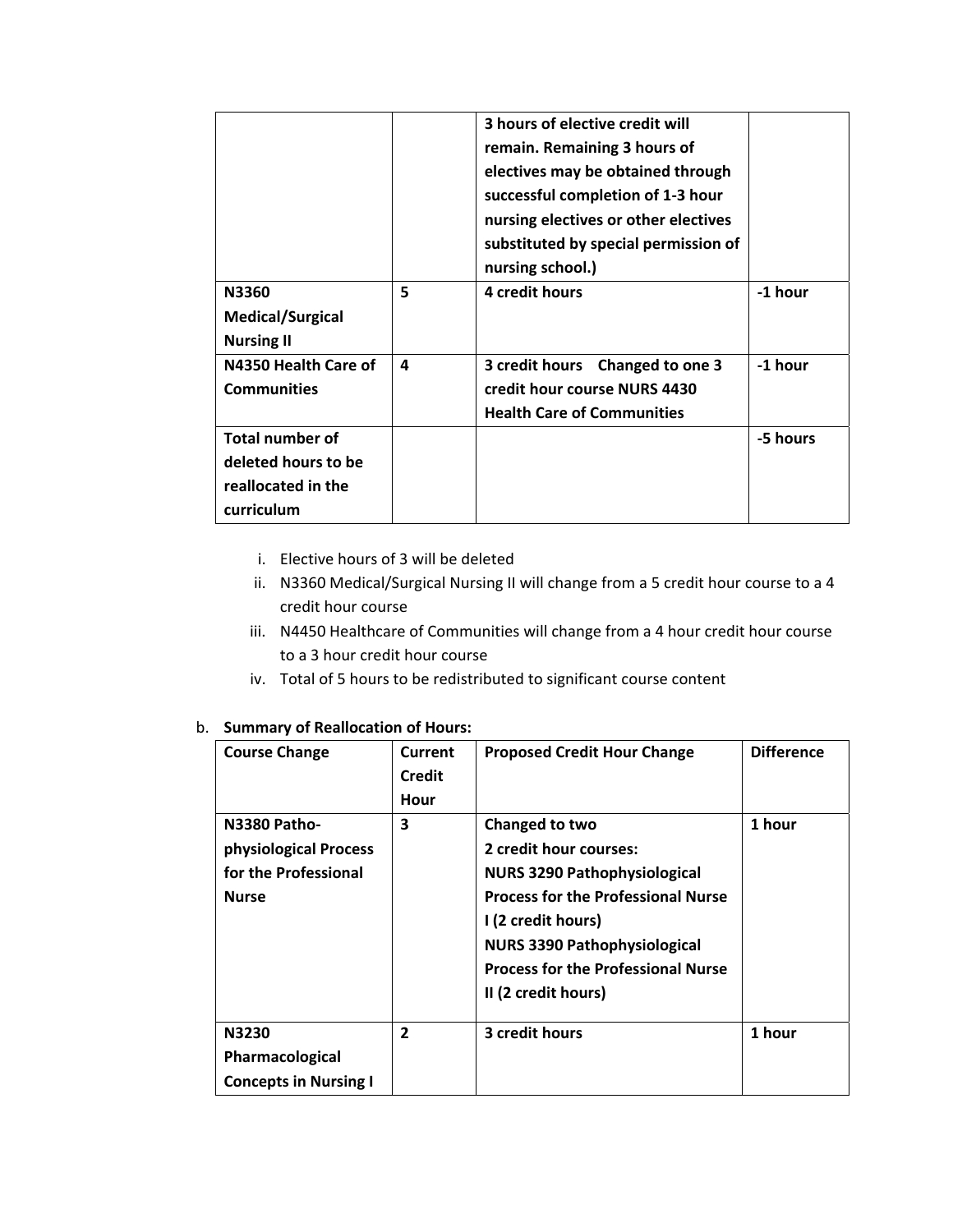| <b>Addition of Course:</b><br>N4460 Preparation for<br>Licensure                                                      | $\mathbf 0$ | 1 credit hour                                               | 1 hour  |
|-----------------------------------------------------------------------------------------------------------------------|-------------|-------------------------------------------------------------|---------|
| Course: N4810<br><b>Concepts of</b><br>Gerontology (3 cr. hr)-<br>-currently a nursing<br>elective (3 credit<br>hour) | 0           | <b>NURS 4800 Gerontological Nursing</b><br>(2 credit hours) | 2 hours |
| <b>Total of hours that</b><br>was reallocated in the<br>curriculum                                                    |             |                                                             | 5 hours |

- i. N3380 Pathophysiological Process for the Professional Nurse, a 2 credit hour course, will change to two courses N3290 (2 credit hours) and N3390 (2 credit hours).
- ii. N3230 Pharmacological Concepts in Nursing I will change from a 2 credit hour course to a 3 credit hour course.
- iii. Addition of new course: N4460 Preparation for Licensure (1 credit hour)
- iv. Elective course changed to a required course: N4800 Gerontological Nursing (2 credit hour course). Nursing students in generic BSN program will be required to take a minimum of 2 credit hours.
- v. Total of 5 hours reallocated to significant course content
- c. Summary of courses being divided into two or three courses with no change in total credit hours

| <b>Course Change</b>                                                             | Current<br><b>Credit</b><br>Hour | <b>Proposed Credit Hour Change</b>                                                                                                                         | <b>Difference</b>                     |
|----------------------------------------------------------------------------------|----------------------------------|------------------------------------------------------------------------------------------------------------------------------------------------------------|---------------------------------------|
| <b>NURS 3220</b><br><b>Fundamentals of</b><br><b>Nursing (3 credit</b><br>hours) | 3                                | <b>NURS 3270 Fundamentals of</b><br>Nursing (2 credit hours)<br><b>NURS 3271 Fundamentals of</b><br>Nursing: Lab (1 credit hour)                           | No change<br>in total<br>credit hours |
| <b>NURS 3281 Health</b><br>Assessment &<br><b>Promotion (3 credit</b><br>hours)* | 3                                | <b>NURS 3260 Health Assessment &amp;</b><br><b>Promotion (2 credit hours)</b><br><b>NURS 3261Health Assessment &amp;</b><br>Promotion: Lab (1 credit hour) | No change<br>in total<br>credit hours |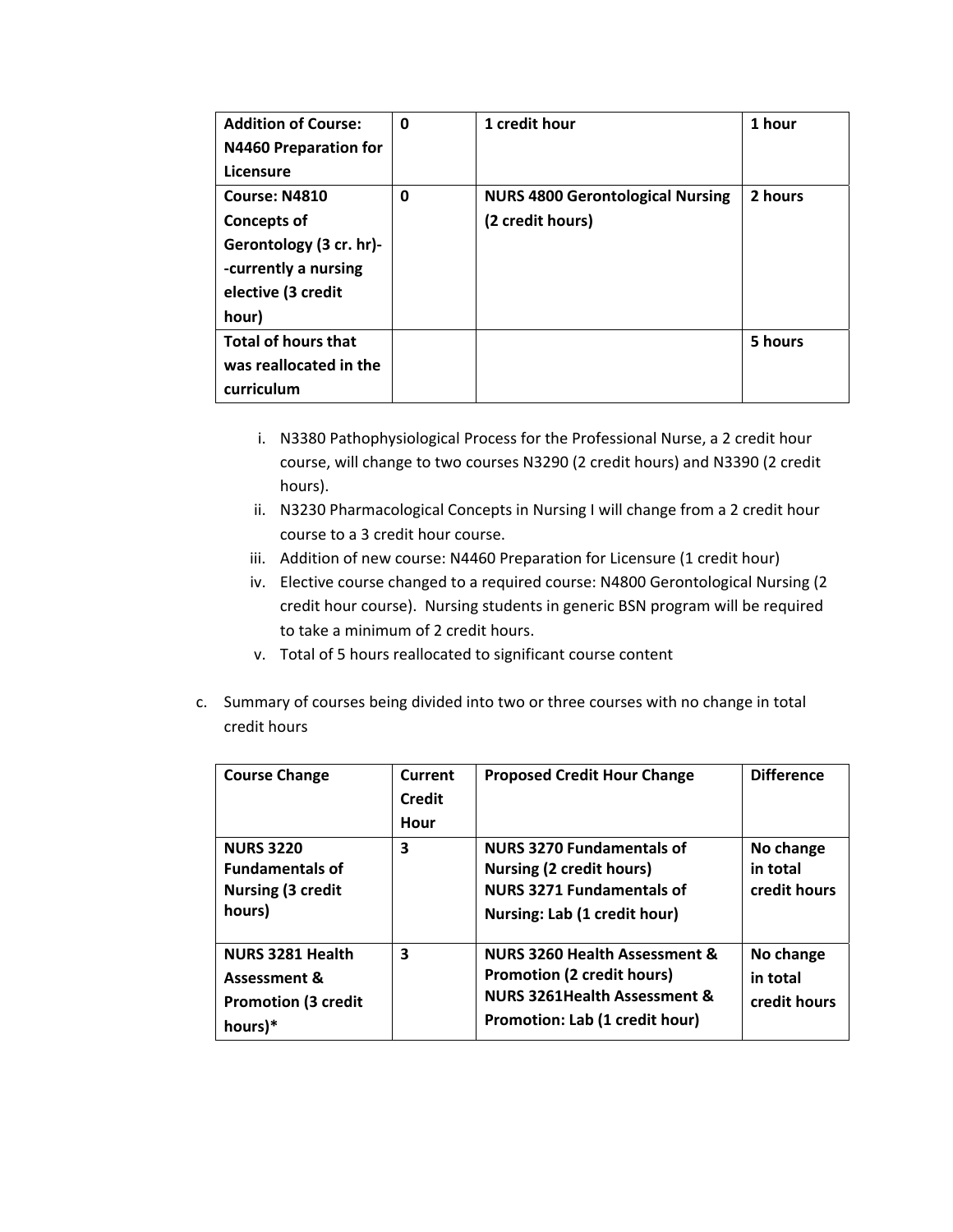- **i.** NURS 3220 Fundamentals of Nursing (3-credit hour course) will change to 2 courses: NURS 3220 Fundamentals of Nursing (2 credit hours) and NURS 3221 Fundamentals of Nursing: Lab (1 credit hour).
- **ii.** NURS 3281 Health Assessment & Promotion (3 credit hour course) will change to 2 courses: N3281 Health Assessment & Promotion (2 credit hours) and NURS 3282 Health Assessment & Promotion: Lab (1

#### **Appendix A: Details of Proposed Changes**

#### **Tennessee Technological University Whitson‐Hester School of Nursing Transition to a Five‐Semester Upper‐Division Program Option**

#### **CONVERSION FROM FOUR‐SEMESTER TO FIVE‐SEMESTERS**

Approved: February 9, 2011 by the Whitson‐Hester Faculty Organization Approved: March 11, 2011 by Dr. Pat Bagley and the Curriculum Committee, College of Agriculture & Human Sciences (e‐vote) Approved: March 17, 2011 by the Tennessee Technological University Curriculum Committee

#### **PROPOSED CURRICULUM ADDITIONS AND CHANGES FOR CONVERSION**

Approved: December 15, 2012 by the Whitson‐Hester Faculty Organization Forwarded to Dr. Sherry Gaines, Director, Whitson‐Hester School of Nursing: January 17, 2012 Approved: January 17, 2012 by Dr. Sherry Gaines, Director, Whitson‐Hester School of Nursing Forwarded to Dr. Pat Bagley, Dean, and the Curriculum Committee, College of Agriculture and Human Sciences: January 18, 2012 Approved: January 26, 2012 (via e-vote) by the Curriculum Committee, College of Agriculture & Human **Sciences** 

Approved: January 31, 2012 (via email) by Dr. C. Pat Bagley, Dean, College of Agriculture & Human **Sciences** 

#### **PROPOSED ADDITIONS TO CURRICULUM**

**NURS 3290. Pathophysiological Processes for the Professional Nurse I.** Lec. 2. Credit 2. Focus on the physiological responses to various common diseases, disorders, and disruptions affecting humans.

CHANGE: ADDITION of foundational pathophysiology course to accompany Medical‐Surgical Nursing I.

**NURS 3390. Pathophysiological Processes for the Professional Nurse II.** Lec. 2. Credit 2.

Prerequisite NURS 3290. Focuses on physiological responses to acute and critical diseases, disorders, and disruptions affecting humans.

CHANGE: ADDITION of a more complex pathophysiology course as the second of a two‐course pathophysiology sequence. This second course will build on the foundational knowledge gained in NURS 3290.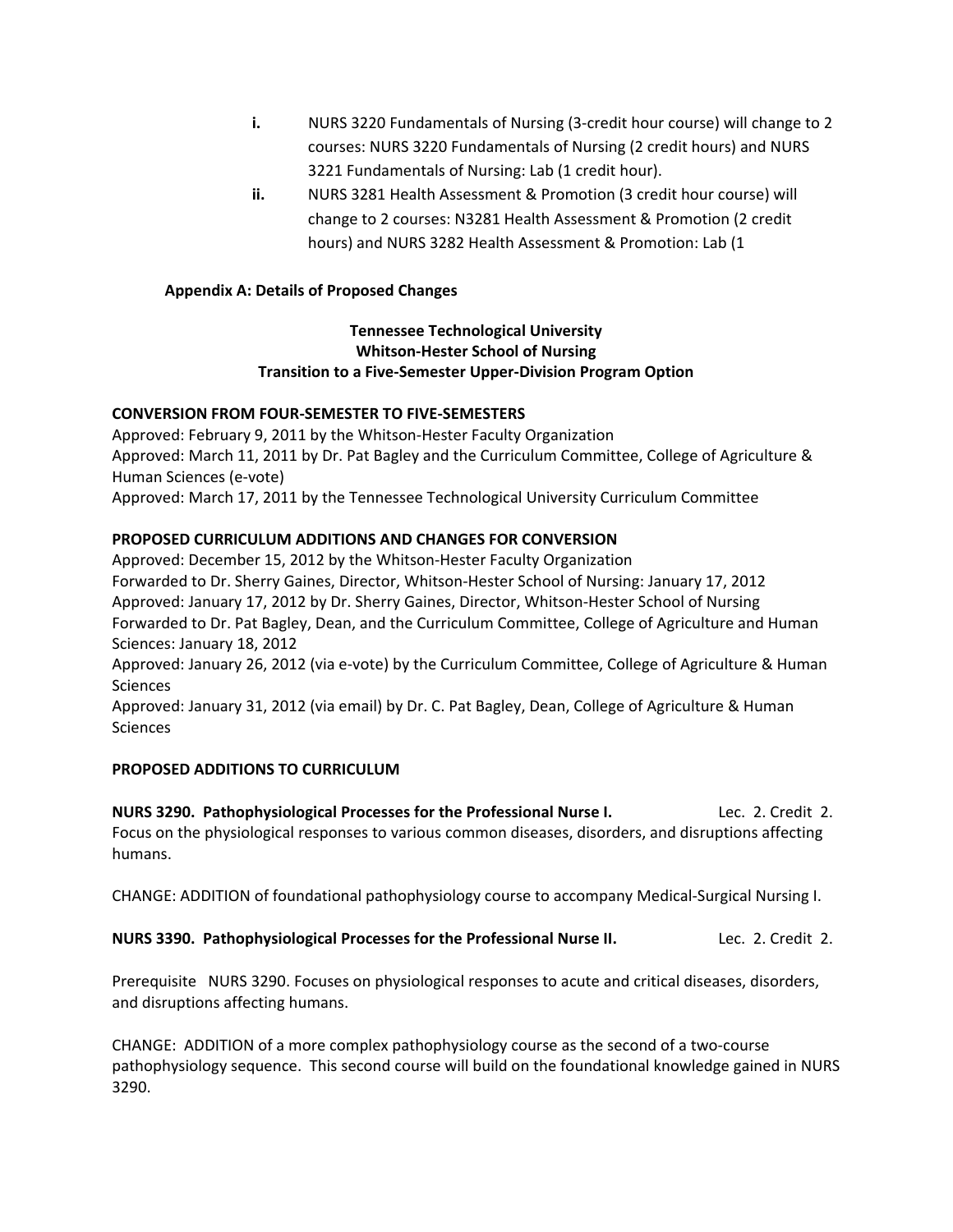\*NURS 3380 will remain as a 3 credit hour course to be taught in the RN to BSN option of the BSN program.

**NURS 4460. Preparation for Licensure.** Lec. 1. Credit 1. Co-requisite: Senior 2 status or permission from the instructor. Preparation for success on the National Registered Nurse Licensure Exam.

CHANGE: ADDITION of a one credit hour course to prepare the student for the NCLEX‐RN.

#### **NURS 4800. Gerontological Nursing .** Lec. 2. Credit 2.

Physical and psychosocial processes affecting nursing the older adult.

CHANGE: ADDITION of a 2 credit hour course to specifically address the needs of the elderly as recommended by AACN Essentials.

#### **PROPOSED CHANGES TO COURSES**

**NURS 3270. Fundamentals of Nursing.** Lec. 2. Credit 2. Co-requisite: NURS 3271. Course is designed to introduce the student to basic concepts, principles and skills necessary for building an effective nursing practice. Nursing process is introduced as a foundation for future clinical application.

CHANGE: Divide course from a 3 hour course into a 2 hour lecture course with a separate 1 hour lab. Although the course is pushed back to the sophomore 2 semester; it remains in the first semester of the nursing program.

**NURS 3271. Fundamentals of Nursing Lab.** Lab. 1. Credit 1. Corequisite NURS 3270. Introductory course in nursing designed to teach the student basic clinical skills and apply the process of critical thinking.

CHANGE: Defines the lab portion of N3271 as a separate course.

**NURS 3240. Pharmacological Concepts in Nursing I.** Lec. 3. Credit 3. Introduction to drug classifications, mechanisms of action, and management of medications. Includes study and test-taking skills.

CHANGE: Increase the credits from 2 to 3 credits. Although the course is pushed back to the sophomore 2 semesters, it remains in the first semester of the nursing program.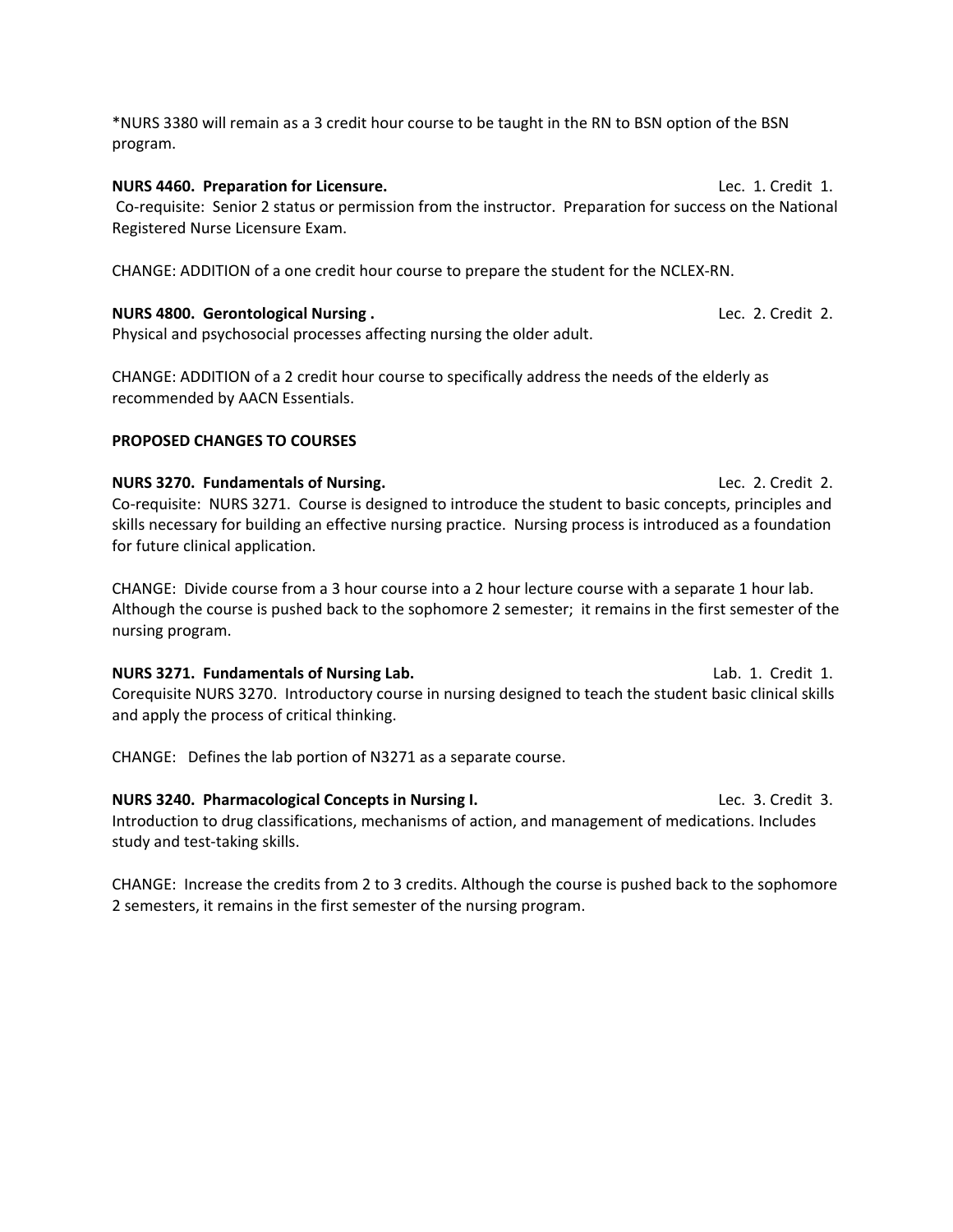#### **NURS 3260. Health Assessment & Promotion .** Lec. 2. Credit 2.

Corequisite NURS 3261. Introductory course to health assessment will focus on comprehensive data collection through history and physical examination.

CHANGE: Divide course from a 3 hour course into a 2 hour lecture course with a separate 1 hour lab. Although the course is pushed back to the sophomore 2 semester; it remains in the first semester of the nursing program.

**NURS 3261. Health Assessment & Promotion Lab.** Lab. 1. Credit 1. Corequisite NURS 3260. Lab experience focuses on the integration and application of the psychomotor skills necessary for assessing the health status of clients.

CHANGE: Defines the lab portion of N3261 as a separate course.

#### **NURS 3350. Medical‐Surgical Nursing II.**  Lec. 4. Credit 4.

Corequisite: NURS 3361. Medical‐surgical nursing concepts including communication skills, teaching/learning principles, ethical/legal, and economic issues.

CHANGE: Decrease hours from 5 credits to 4 credits.

#### **FISCAL CONSIDERATIONS**

- 1. **Faculty**: Currently, we anticipate admitting 40 Junior 1 students in Fall 2012 (4 semester plan) and 24 Sophomore 2 students (5 semester plan). In the first semester of the changes, there would be a need for additional faculty for the labs in NURS 3271 and NURS 3261 due to there a total of 64 students taking these courses as the program transitions to the 5‐semester plan. Pharmacology courses NURS 3240 (3 credit hours) and NURS 3230 (2 credit hours) will need special consideration in Fall 2012 related to an overlap between Junior 1 (four-semester) student groups taking the 2 hour course and Sophomore 2 (five‐semester) student groups taking the 3 credit course. In Spring 2013, there will be a need for additional faculty support associated with Pathophysiology. Pathophysiology courses NURS 3380 for Junior 2 (4‐semester) students and NURS 3290 for the Junior 1 (5‐semester) students. Finally, in Spring 2013 there will be a need for additional faculty for NURS 3371 (Mental Health Clinical) due to there being 64 students affected (40 Junior 2 students plus 24 Junior 1 students) due to the transition from 4 to 5 semesters. Some or all of the adjunct faculty costs should be covered by the high cost program fees collected for enrollment in each nursing course (Student Academic Course Fee).
- 2. **Instructional Facilities**: Current lab facilities will be sufficient to meet these changes.
- 3. **Library Resources**: Current library holdings will be sufficient to meet the changes.
- 4. **Support Services:** It is not anticipated that additional support services will be necessary.

Overall, the proposed changes are expected to be budget neutral or, in the long-term, increase revenues through improved retention and an eventual increased enrollment in the upper‐division program from the current 200 students to 240.

#### **PROGRAM EVALUATION**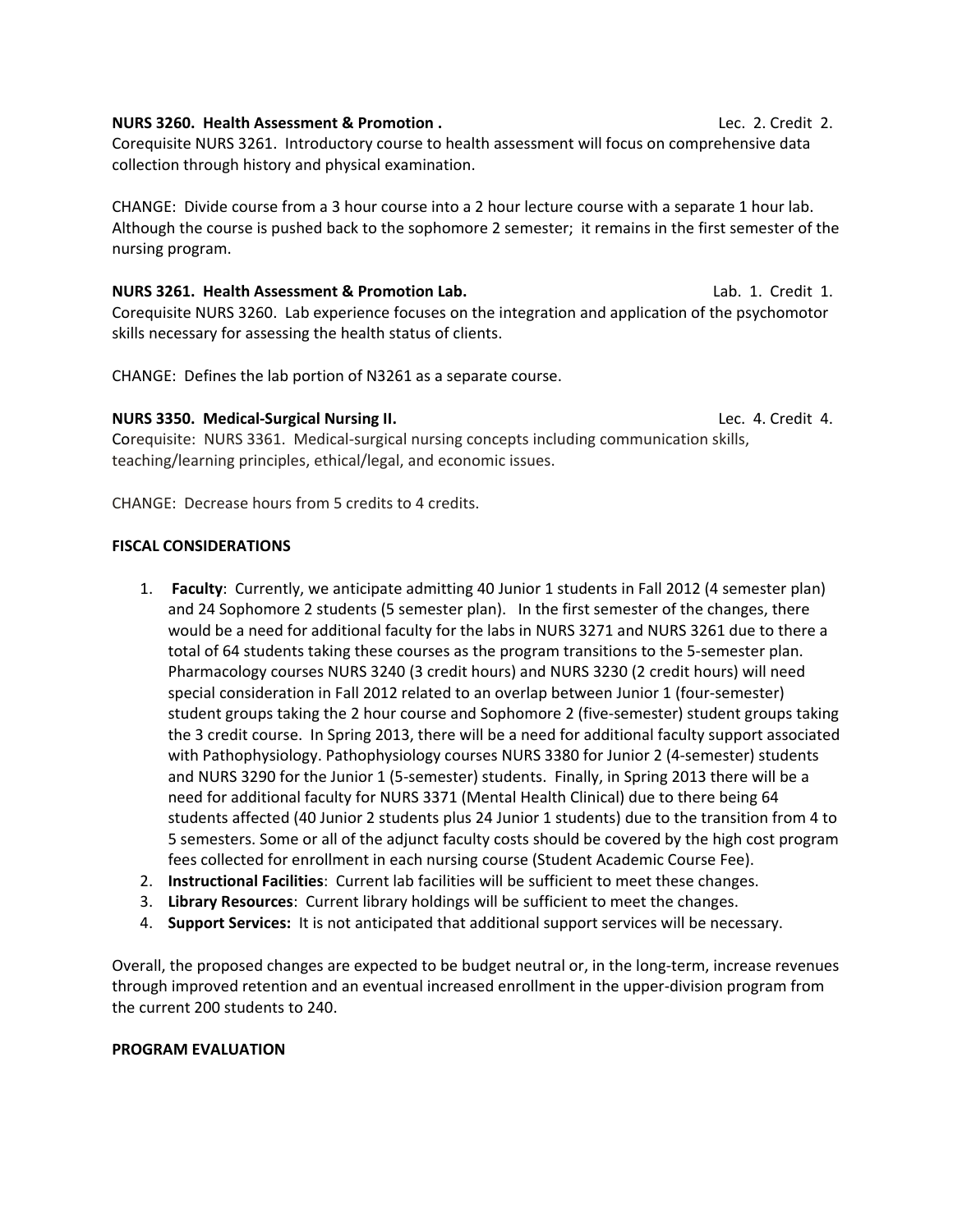The nursing program is accredited by the Commission on Collegiate Nursing Education (CCNE) and undergoes routine review for the accreditation. Part of the accreditation process includes a "continuous improvement plan", the next one being due for review by CCNE in 2014. An additional evaluation is the tracking and monitoring of NCLEX‐RN pass rates, numbers of students retained in the program, matriculation rates and attrition.

#### **TENNESSEE TECHNOLOGICAL UNIVERSITY**

#### **SCHOOL OF NURSING**

#### **Five‐Semester Generic BSN Option**

#### **Fall 2012**

|        | <b>FRESHMAN:</b>  |      |                                    |                |       |             |      |                                 |                |
|--------|-------------------|------|------------------------------------|----------------|-------|-------------|------|---------------------------------|----------------|
|        |                   |      | Chemistry for the Life             |                |       |             |      |                                 |                |
|        | <b>CHEM</b>       | 1210 | <b>Sciences</b>                    | 4              |       | <b>ENGL</b> | 1020 | Writing II                      | 3              |
|        | <b>ENGL</b>       | 1010 | Writing I                          | 3              |       | <b>HIST</b> | 2020 | American History II             | 3              |
|        | <b>HIST</b>       | 2010 | American History I                 | 3              |       | <b>BIOL</b> | 2010 | Human Anat & Phys I             | 4              |
|        |                   |      |                                    |                |       |             |      | Intro to Professional           |                |
|        | <b>MATH</b>       | 1130 | College Algebra                    | 3              |       | <b>NURS</b> | 2300 | <b>Nursing</b>                  | $\overline{2}$ |
|        |                   |      |                                    |                |       |             |      | <b>Humanities/Fine Arts</b>     |                |
|        |                   |      |                                    |                |       | <b>HUM</b>  |      | Elec                            | 3              |
|        |                   |      | First-Year Connection: Univ. &     |                |       |             |      |                                 |                |
| $\ast$ | <b>NURS</b>       | 1020 | <b>Nursing</b>                     | $\mathbf{1}$   |       | SOC         | 1010 | Intro to Sociology (3) OR       | 3              |
|        |                   |      |                                    |                |       | <b>SOC</b>  | 1100 | Intro to Anthropology (3)       |                |
|        |                   |      |                                    | 14             |       |             |      |                                 | 18             |
|        | <b>SOPHOMORE:</b> |      |                                    |                |       |             |      |                                 |                |
|        | <b>BIOL</b>       | 3230 | <b>Health Science Microbiology</b> | 4              | $***$ | <b>NURS</b> | 3260 | <b>Health Assessment</b>        | $\overline{2}$ |
|        | <b>BIOL</b>       | 2020 | Human Anat. & Phys. II             | 4              | $***$ | <b>NURS</b> | 3261 | <b>Health Assessment: Lab</b>   | $\mathbf{1}$   |
|        | <b>HUM</b>        |      | Humanities/Fine Arts Elective      | 3              | **    | <b>NURS</b> | 3270 | <b>Fundamentals of Nursing</b>  | $\overline{2}$ |
|        |                   |      |                                    |                |       |             |      | <b>Fundamentals of</b>          |                |
|        |                   |      | ENGL 2130 or 2230 or 2330 (HUM)    | 3              | $***$ | <b>NURS</b> | 3271 | Nursing:Lab                     | $\mathbf{1}$   |
|        |                   |      | Intro to Speech                    |                |       |             |      |                                 |                |
|        | <b>SPCH</b>       | 2410 | Communications (3) OR              | 3              |       | <b>PSY</b>  | 2010 | General Psychology              | 3              |
|        |                   |      | Communication in the               |                |       |             |      |                                 |                |
|        | PC                | 2500 | Professions (3)                    |                |       | <b>HEC</b>  | 2020 | Nutrition                       | 3              |
|        |                   |      |                                    | 17             | $**$  | <b>NURS</b> | 3240 | Pharm. Concepts in NSG I        | $\mathbf{3}$   |
|        |                   |      |                                    |                |       |             |      |                                 | 15             |
|        |                   |      |                                    |                |       |             |      |                                 |                |
|        | <b>JUNIOR:</b>    |      |                                    |                |       |             |      |                                 |                |
|        |                   |      |                                    |                |       |             |      | <b>Medical/Surgical Nursing</b> |                |
|        | <b>NURS</b>       | 3250 | <b>Medical/Surgical Nursing I</b>  | 4              | $***$ | <b>NURS</b> | 3350 | Ш                               | 4              |
|        |                   |      | Medical/Surgical Nursing I:        |                |       |             |      |                                 |                |
|        | <b>NURS</b>       | 3280 | Lab                                | 3              |       | <b>NURS</b> | 3361 | Medical/Surgical II: Lab        | 3              |
|        |                   |      | Patho. Process for the Prof.       |                |       |             |      |                                 |                |
| $**$   | <b>NURS</b>       | 3290 | Nurse I                            | $\overline{2}$ | $***$ | <b>NURS</b> | 4800 | <b>Gerontological Nursing</b>   | $\overline{2}$ |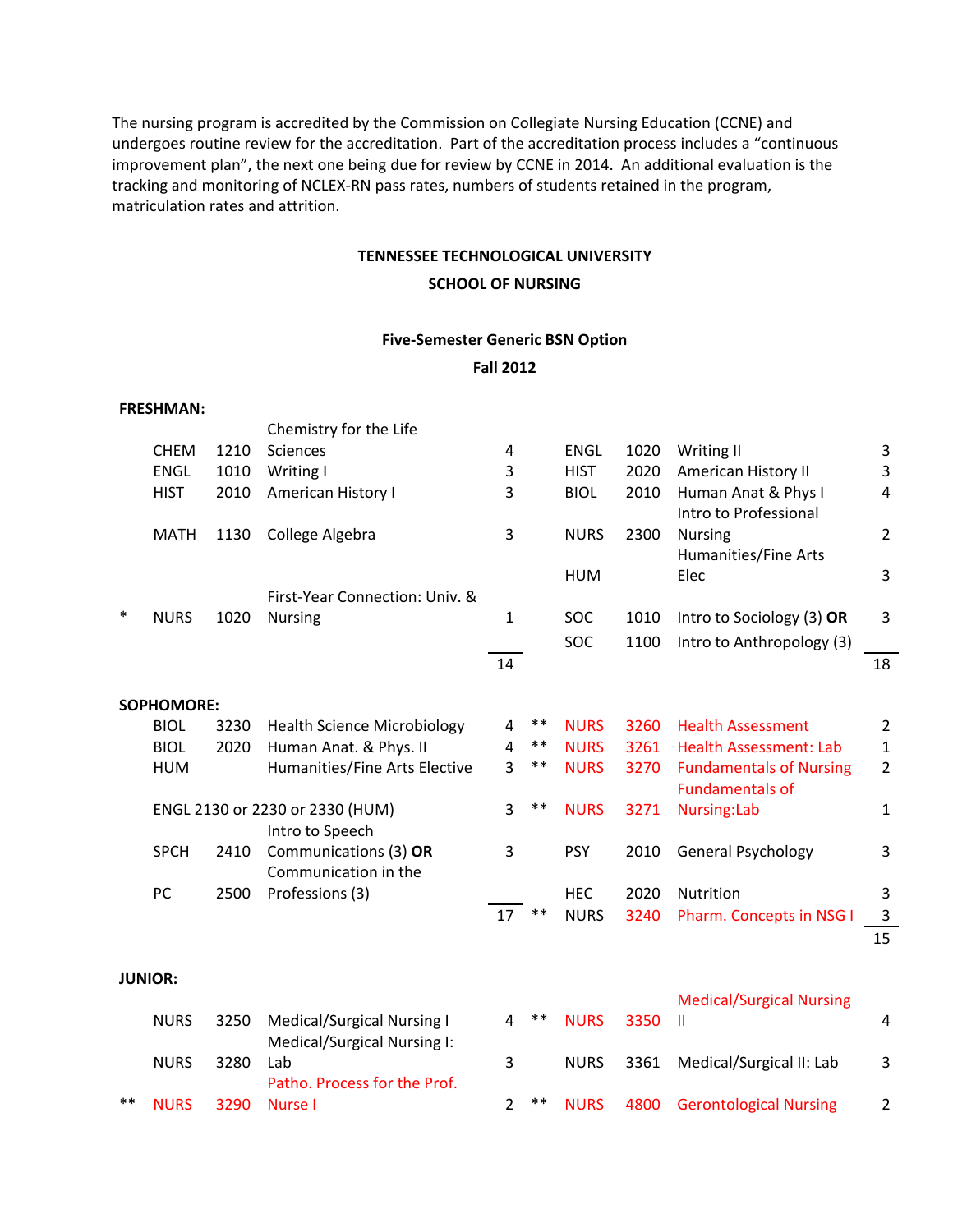|       | <b>NURS</b><br><b>NURS</b> | 3370<br>3371 | <b>Mental Health Nursing</b><br>Mental Health Nursing: Lab | 3<br>$\overline{2}$ | $***$<br>$***$ | <b>NURS</b><br><b>NURS</b> | 3390 | <b>Nursing Elective</b><br>Pathophysiological | 1<br>2  |
|-------|----------------------------|--------------|------------------------------------------------------------|---------------------|----------------|----------------------------|------|-----------------------------------------------|---------|
| $***$ | <b>NURS</b>                |              | <b>Nursing Elective</b>                                    | 1<br>15             |                |                            |      | process for the Prof.<br>Nurse II             | 2<br>12 |
|       | <b>SENIOR:</b>             |              |                                                            |                     |                |                            |      |                                               |         |
|       |                            |              | Women's Health & Perinatal                                 |                     |                |                            |      | Health Care of                                |         |
|       | <b>NURS</b>                | 4000         | Nurs.                                                      | 3                   |                | <b>NURS</b>                | 4450 | Communities                                   | 3       |
|       |                            |              | Women's Health & Perinatal                                 |                     |                |                            |      | Health Care of                                |         |
|       | <b>NURS</b>                | 4001         | Nurs. Lab                                                  | $\overline{2}$      |                | <b>NURS</b>                | 4351 | Communities: Lab                              | 3       |
|       |                            |              |                                                            |                     |                |                            |      | Leadership &                                  |         |
|       | <b>NURS</b>                | 4100         | Nursing Care of Children                                   | 3                   |                | <b>NURS</b>                | 4450 | Management                                    | 3       |
|       |                            |              |                                                            |                     |                |                            |      | Leadership &                                  |         |
|       | <b>NURS</b>                | 4101         | Nursing Care of Children: Lab                              | $\overline{2}$      |                | <b>NURS</b>                | 4451 | Management: Lab                               | 4       |
|       |                            |              | Pharmacological Concepts in                                |                     |                |                            |      |                                               |         |
|       | <b>NURS</b>                | 4230         | <b>Nursing</b>                                             | $\overline{2}$      | $***$          | <b>NURS</b>                | 4460 | <b>Preparation for Licensure</b>              | 1       |
|       | <b>NURS</b>                |              | 4300 Research in Health Care                               | 3                   | $***$          | <b>NURS</b>                |      | <b>Nursing Elective</b>                       | 1       |
|       |                            |              |                                                            |                     |                |                            |      |                                               |         |
|       |                            |              |                                                            | 15                  |                |                            |      |                                               | 15      |

#### **TOTAL: 120 Semester hours required for graduation (Excluding NURS 1020)**

BIOL 1110 **required** for those with Natural Science ACT score below 17

\* Incoming Freshmen Only \*\* Denotes changes in converting from a four‐semester to a five‐semester curriculum Updated December 2011

Approved: Whitson-Hester School of Nursing Faculty Organization on December 15, 2011 Forwarded to Dr. Gaines, Director, Whitson‐Hester School of Nursing on January 17, 2012

**Motion.** Dr. Gaines moved to approve the changes effective Fall 2012. The motion was seconded by Dr. Talbert and carried.

## **9. Approval of Course Changes from the Department of Biology**

In a memorandum dated December 8, 2011, approval was requested for the following:

#### **Course Changes:**

From: BIOL 3240 Field Botany Lec. 2, Lab. 3, Cr. 3 Prerequisite: BIOL 1120

To: BIOL 3240 Field Botany Lec. 2, Lab. 3, Cr. 3 Prerequisite: BIOL 1120 and Junior Standing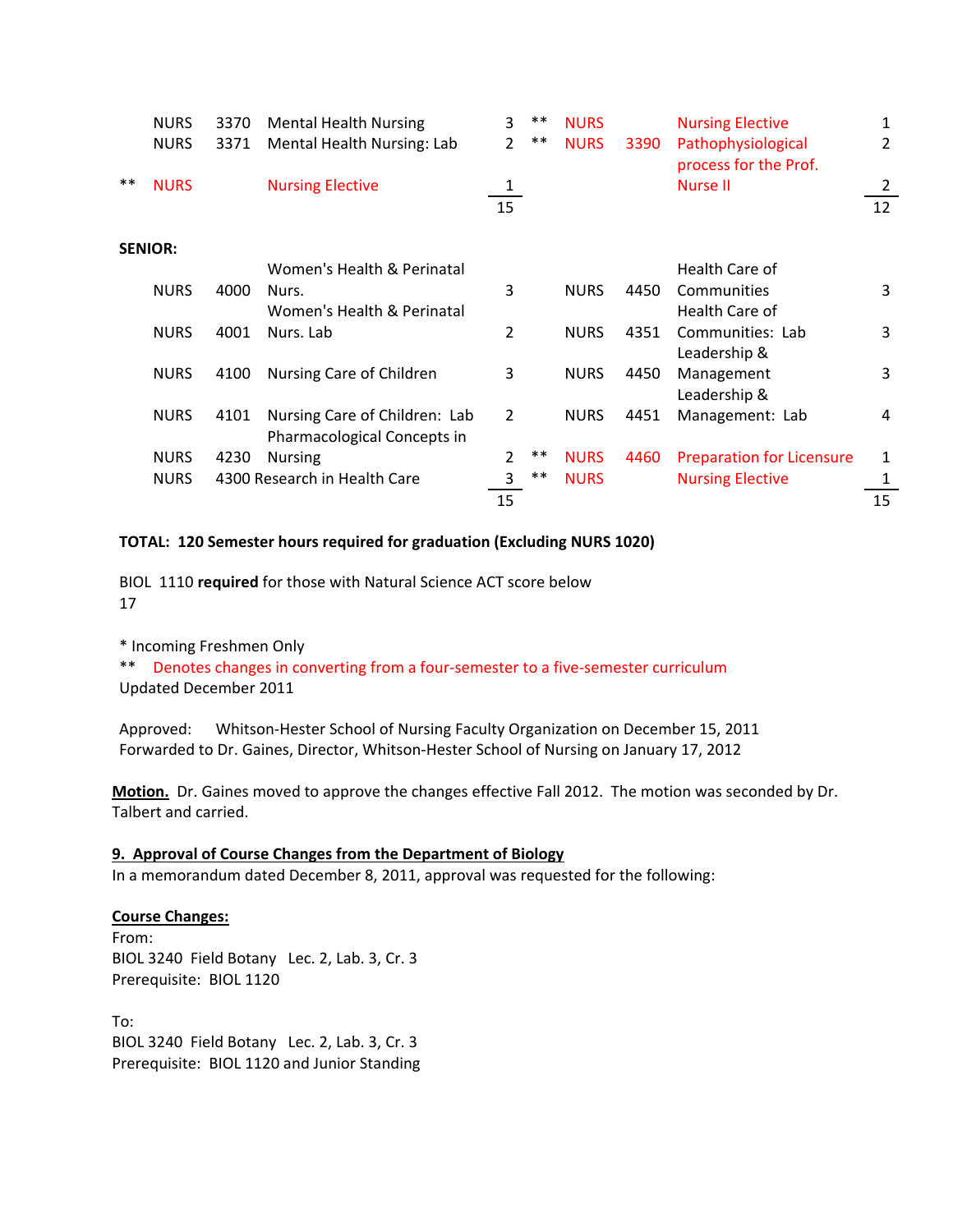**Motion.** Dr. Cook moved to approve the changes effective Fall Semester 2012. The motion was seconded by Dr. Elsawy and carried.

#### **10. Approval of Course Deletion and Change from the Department of Biology**

In a memorandum dated November 1, 2011, approval was requested for the following:

Course Deletion: WFS 3120 General Ecology (Cross-listing: BIOL 3120) Lec. 3, Cr. 3

Course Change:

From:

BIOL 3120-General Ecology Lec. 3. Credit 3.

The relationship between plants and animals and their environment. (Same as WFS 3120) This course cannot be taken as part of the university science requirement and credit will not be given for both BIOL/WFS 3120 and BIOL/WFS 3130.

To:

BIOL 3120‐General Ecology Lec. 3. Credit 3.

The relationship between plants and animals and their environment. This course cannot be taken as part of the university science requirement and credit will not be given for both BIOL 3120 and BIOL/WFS 3130.

**Motion.** Dr. Cook moved to approve the changes effective Fall 2012. The motion was seconded by Dr. Elsawy and carried.

**11. Approval of Course Additon, Deletion and Curriculum Changes from the Department of Biology** In a memorandum dated October 4, 2011, approval was requested for the following:

Course Addition:

#### **A. BIOL 1105. Foundations of Biology. Lec. 3. Lab. 2. Credit 4.**

Prerequisites: None. A basic foundation in biological principles common to all organisms with an emphasis on molecules, cells and organelles, respiration, photosynthesis, metabolism and enzymatic function, genetics and inheritance, cellular reproduction, evolution, and speciation. Credit will not be given for both BIOL 1105 and BIOL 1010.

#### Course Deletion:

#### **BIOL 1050. Principles of Biology. Lec. 3. Credit 3.**

A basic foundation in biological principles common to all organisms with an emphasis on molecules, cells, metabolism, genetics, reproduction, evolution, and speciation.

PROGRAM CHANGES—(Programs of study are attached) A. Environmental Biology (BIEB) Concentration Replace BIOL 1050 with BIOL 1105. Number of hours is increased by 1. B. Wildlife (WFSW) Concentration Replace BIOL 1050 with BIOL 1105. Number of hours is increased by 1. C. Fisheries (WFSF) Concentration Replace BIOL 1050 with BIOL 1105. Number of hours is increased by 1.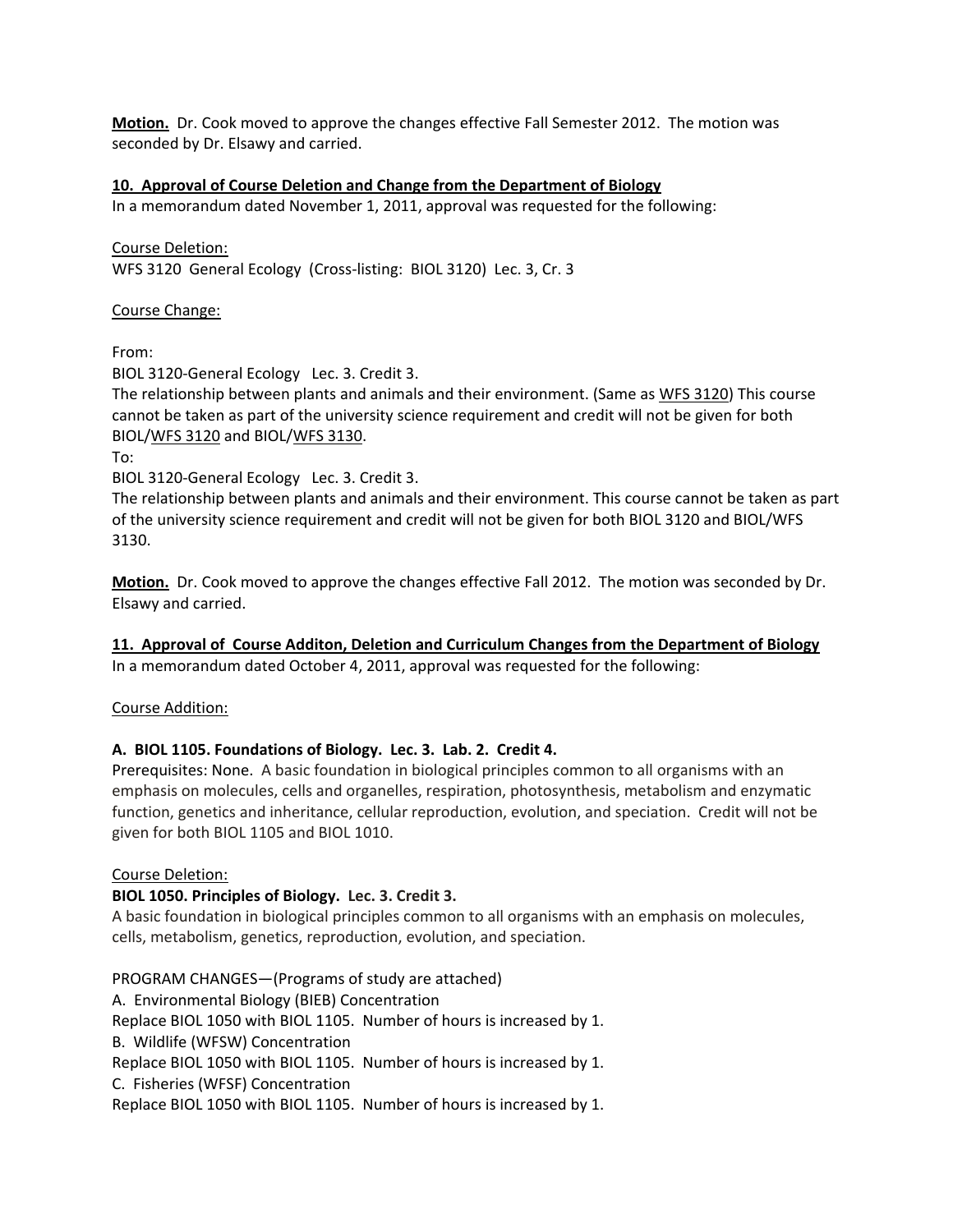D. Conservation Biology (WFSC) Concentration Replace BIOL 1050 with BIOL 1105. Number of hours is increased by 1. E. Cellular and Molecular (BIBC) Concentration Replace BIOL 1050 with BIOL 1105. Number of hours is increased by 1. F. Health Sciences (BIHS) Concentration Replace BIOL 1050 with BIOL 1105. Number of hours is increased by 1. G. Biology (BIOL) Concentration Replace BIOL 1050 with BIOL 1105. Number of hours is increased by 1.

**Motion.** Dr. Cook moved to approve the changes effective Fall 2012. The motion was seconded by Dr. Elsawy and carried.

#### **12. Approval of Course Addition and Deletion from the Department of Biology**

In a memorandum dated January 23, 2012, approval was requested for the following:

Course Addition: BIOL 1115 General Zoology Lec. 3, Lab. 2, Cr. 4 Introduction to the Principles of Zoology Prerequisite: None, but BIOL 1105 is highly recommended

Course Deletion: BIOL 1110 General Zoology Lec. 3, Lab. 2, Cr. 4

**Motion.** Dr. Cook moved to approve the addition and deletion effective January 2013. The motion was seconded by Dr. Elsawy and carried.

#### **13. Approval of Course Addition and Deletion from the Department of Biology**

In a memorandum dated January 24, 2012, approval was requested for the following:

Course Addition:

BIOL 2110 General Botany Lec. 3, Lab. 2, Cr. 4

Prerequisite: BIOL 1105. It is highly recommended that students wait until their Sophomore year to take this course. This course addresses the life cycles, morphology, and phylogeny of major clades of organisms, with an emphasis on fungi, protists, and plants.

Course Deletion: BIOL 1120 General Botany Lec. 3, Lab. 2, Cr. 4

Curricula Changes Replace BIOL 1120 with 2110 for all concentrations in Biology and Wildlife and Fisheries Science.

**Motion.** Dr. Cook moved to approve the addition and deletion effective January 2013. The motion was seconded by Dr. Elsawy and carried.

**14. Approval of a University Connections Course from the Departments of Physics and Mathematics** In a memorandum dated January 24, 2012, approval was requested for the following:

Course Addition: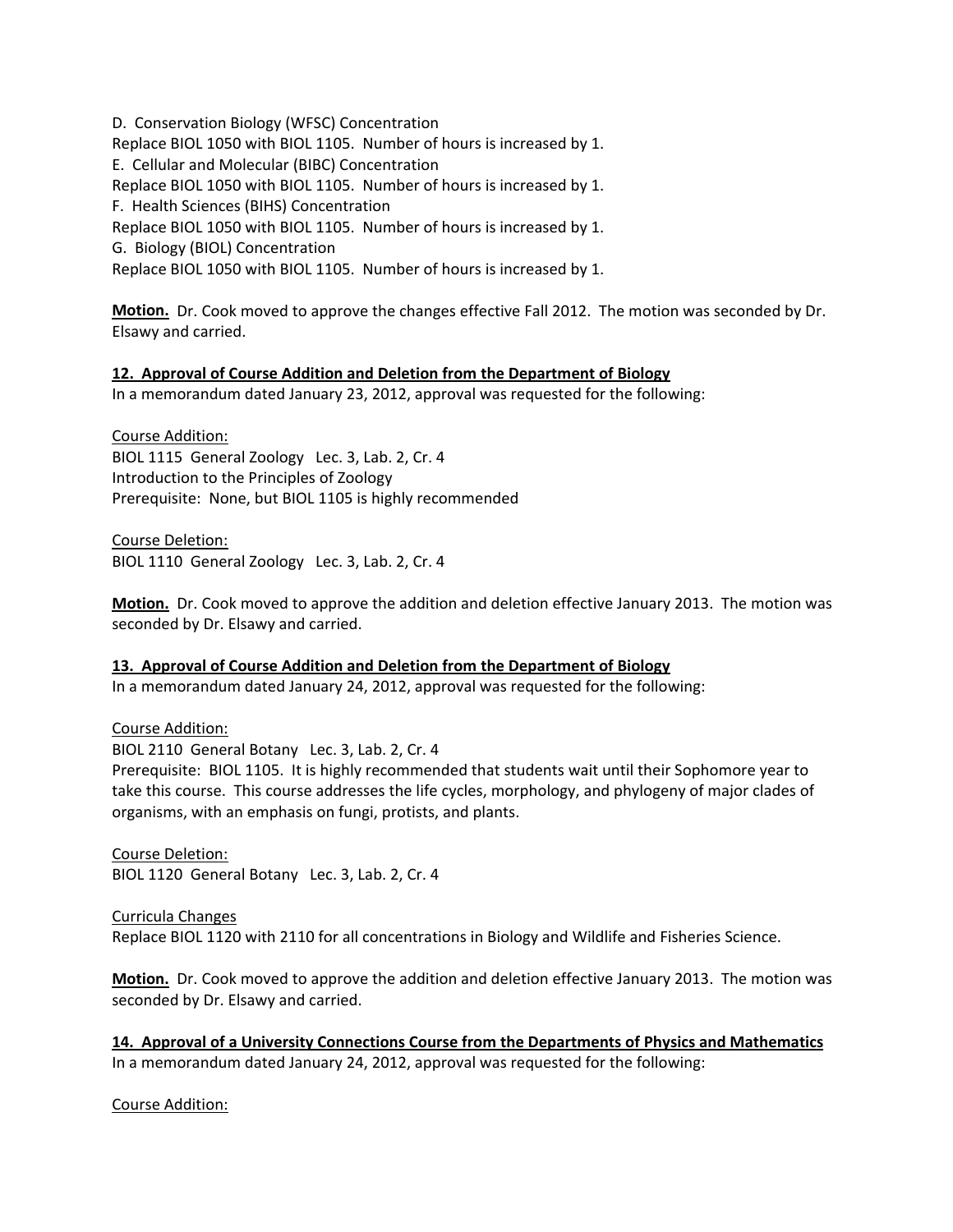#### MSCI 1020 **First‐Year Connections.** Recitation 2. Credit 1.

This course is intended as a bridge course for those students entering TTU from high school and majoring in mathematics and the various science disciplines within the College of Arts and Sciences. The course is designed to strengthen the student's connection to TTU, enhance skills needed for academic success, and foster appreciation for the multidisciplinary nature of addressing real‐world problems. This course emphasizes critical thinking in both academic and non-academic contexts by including significant elements of group work in problem‐based learning activities.

**Motion.** Dr. Robinson moved to approve the addition effective Fall 2012. The motion was seconded by Dr. Mills and carried.

#### **15. Approval of Course Addition from the Department of Mathematics**

In a memorandum dated January 20, 2012, approval was requested for the following:

#### Course Addition:

MATH 1845 Technical Calculus Lec. 3. Cr 3.

Prerequisite: ACT mathematics score of at least 25 and four years of high school mathematics, including algebra, geometry, trigonometry, and advanced or pre‐calculus mathematics; or, special permission of the Mathematics Department; or, C or better in MATH 1730; or, C or better in MATH 1710 and 1720 or equivalent.

**Motion.** Dr. Mills moved to approve the addition effective Fall 2012. The motion was seconded by Dr. Elsawy and carried.

#### **16. Approval of Catalog Statement for the English B.A. from the Department of English and Communications**

In a memorandum dated January 26, 2012, approval was requested for the following:

#### Catalog Addition Emphasizing Concentration Options

Add the following statement after the list of courses in blocks for the English B.A. in the undergraduate catalog:

Students in the writing, literature, or drama concentrations can also have a concentration in Professional Communication by taking 21 elective hours in the following courses:

#### **Professional Communication**

| 2500 Commin the Prof       |              |
|----------------------------|--------------|
| 3250 Prof Communication I  | २            |
| 3700 Tech Doc in the Prof  | κ            |
| 3750 Ethics in the Prof    | κ            |
| 4850 Internship            | $\mathbf{a}$ |
| 4970 Prof Communication II | Κ            |
| 4990 Seminar in Prof Comm  | ર            |

Students may minor in Professional Communication by taking 15 hours of Professional Communication courses, as described at the beginning of the College of Arts and Sciences section of the undergraduate catalog.

**Motion.** Dr. Pickering moved to approve the catalog statement. The motion was seconded by Dr. Talbert and carried.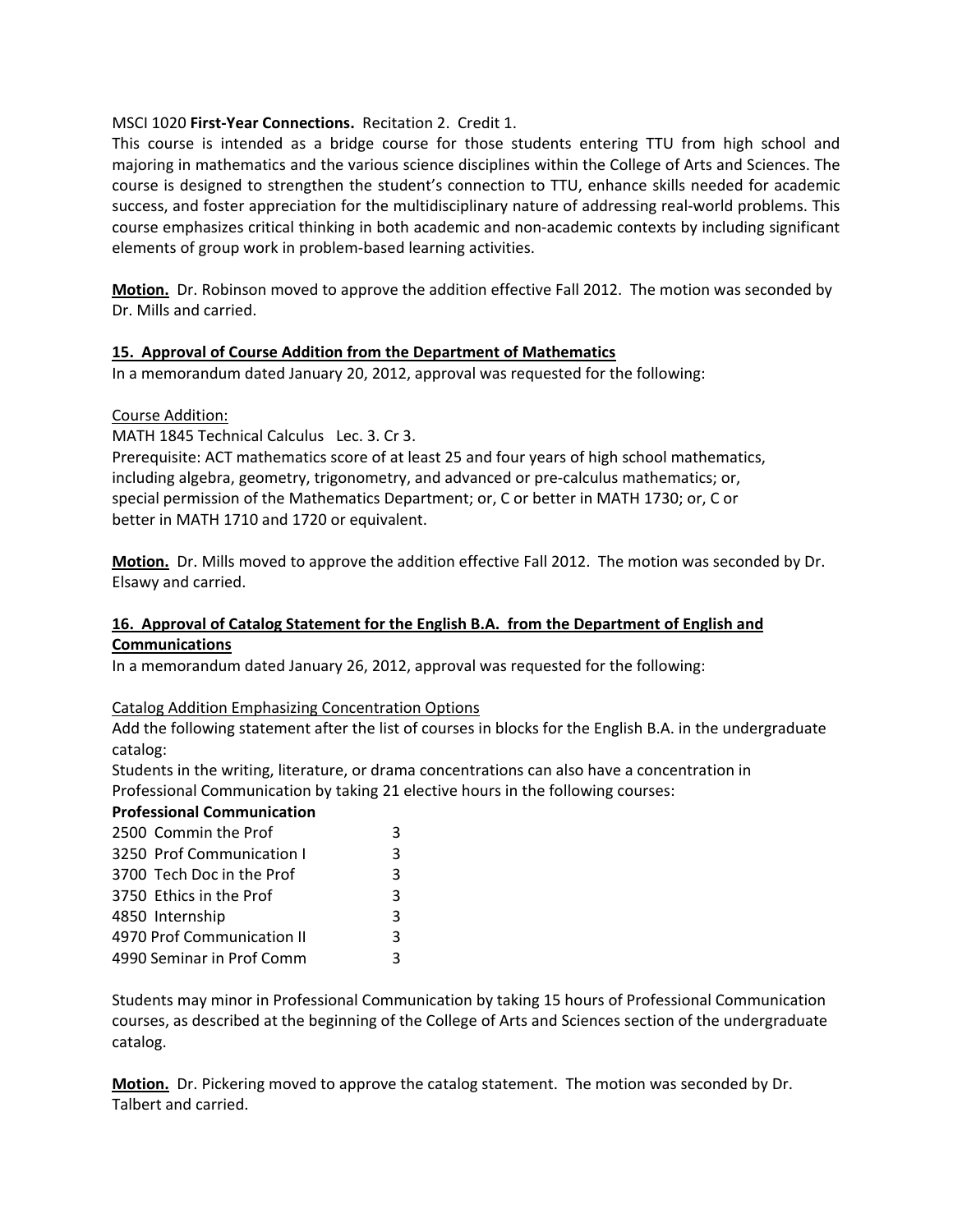#### **17. Approval of Curriculum Change from the Department of English & Communications**

In a memorandum dated January 24, 2012, approval was requested for the following:

#### Curriculum Change:

Add CSC 2101 (Credit 1) to the Web Design curriculum under the Computer Science courses listed.

Change the number of elective hours from 15 credit hours to 14 credit hours.

**Motion.** Dr. Pickering moved to approve the changes effective Summer 2012. The motion was seconded by Dr. Talbert and carried.

#### **18. Approval of Course changes from the Department of English & Communications**

In a memorandum dated January 26, 2012, approval was requested for the following:

#### Course Change:

From:

PC 3700 Technical Documents in the Professions Lec. 3, Cr. 3

Prerequisite: ENGL 3250 or PC 3250. Practical experience in developing various technical documents required of persons working in professional communications. Students will focus in depth of these documents and in the technologies used to develop and publish such documents.

To:

PC (WEBD) 3700 Information Design in the Professions Lec. 3, Cr. 3

Prerequisite: ENGL 3250 or PC 3250. Practical experience in the field of information design: a specialized field in which complex information is presented clearly and efficiently to its intended audience. Students will study the design principles used to develop both print and web documents and learn about the technologies used to develop and publish such documents.

**Motion.** Dr. Pickering moved to approve the changes effective Summer 2012. The motion was seconded by Dr. Elsway and carried.

#### **19. Approval of Catalog Revisions and Curriculum Changes for Journalism from the Department of English & Communications**

In a memorandum dated January 19, 2012, approval was requested for the following:

Catalog Revisions:

Remove from the catalog the listing of JOUR classes as PC classes for the following courses: PC 4230 (5230) Free Lance Writing PC 4360 (5360) Magazine Production and Design PC 4460 (5460) Public Relations and Practices PC 4830 (5830) Free Lance Writing (a duplicate/typo) PC 4840 (5840) Special Problems

#### These courses with the JOUR prefix will remain in the catalog as listed below:

JOUR 4360 (5360) Magazine Production and Design JOUR 4460 (5460) Public Relations Cases and Practices JOUR 4830 (5830) Feature Writing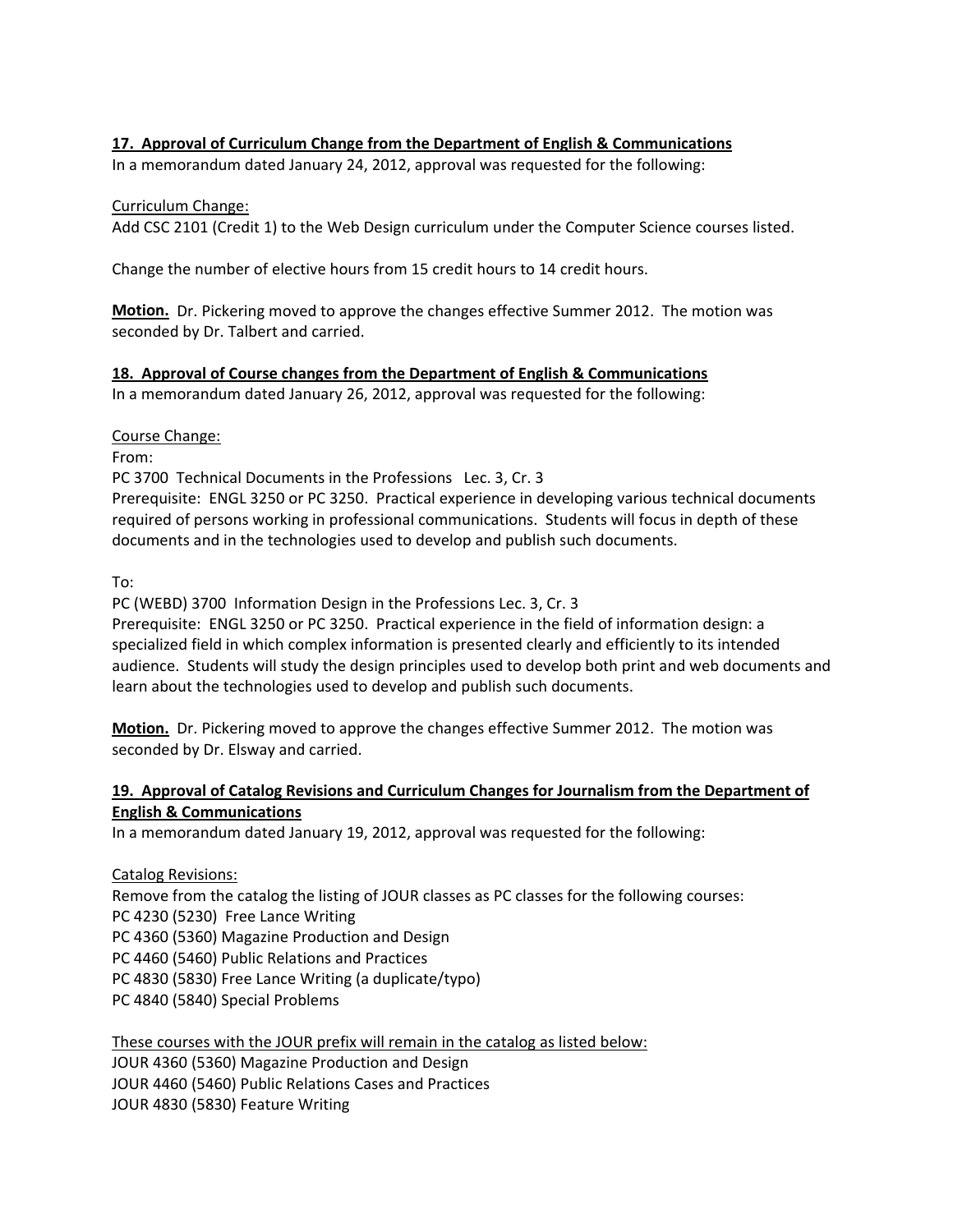JOUR 4840 (5340) Special Problems

**Motion.** Dr. Pickering moved to approve the changes effective immediately. The motion was seconded by Dr. Elsawy and carried.

#### **20. Approval of Course Addition from the Department of English & Communications**

In a memorandum dated January 25, 2012, approval was requested for the following:

#### Course Addition:

THEA 4600 Theatre Internship Credit 3

Prerequisite: Junior/Senior Status and consent of instructor

Part-time or full-time employment in a business or institution setting related to a student's academic and career goals. Cannot be taken in place of required or elective theatre courses, undergraduate or graduate. Course can be taken twice, so long as the student interns in a different business or institution for each internship

**Motion.** Dr. Pickering moved to approve the addition effective Fall 2012. The motion was seconded by Dr.Roberts.

#### **21. Approval of Course Change from the Department of Chemistry**

In a memorandum dated January 24, 2012, approval was requested for the following:

#### Course Change:

From:

CHEM 3710 Chemistry and Environment. Spring. Lec. 2, Lab. 3. Cr. 3 Prerequisite: CHEM 1120 or consent of instructor. Basic concepts of environmental chemistry. Not for chemistry majors.

To:

CHEM 3710 Chemistry and the Environment. Spring. Lec. 3, Cr. 3 Prerequisite: CHEM 1010. Concepts of environmental chemistry that include organic chemistry, polymer chemistry, the chemistry of the earth, water and air, biochemistry, and energy. Not for chemistry majors.

**Motion.** Dr. Boles moved to approve the change effective Fall 2012. The motion was seconded by Dr. Elsawy and carried.

#### **22. Approval of Course Addition from the Department of Curriculum & Instruction**

In a memorandum dated November 2, 2011, approval was requested for the following:

#### Course Addition:

SEED 4322 (5322) Teaching Algebra in Middle/High School. Cr. 3 Topics in Algebra, philosophy, new trends, and methods of teaching algebra in Grades 5‐12.

#### **Curriculum:**

Replace any upper‐division math elective in the senior year with SEED 4322 in the secondary education math curriculum.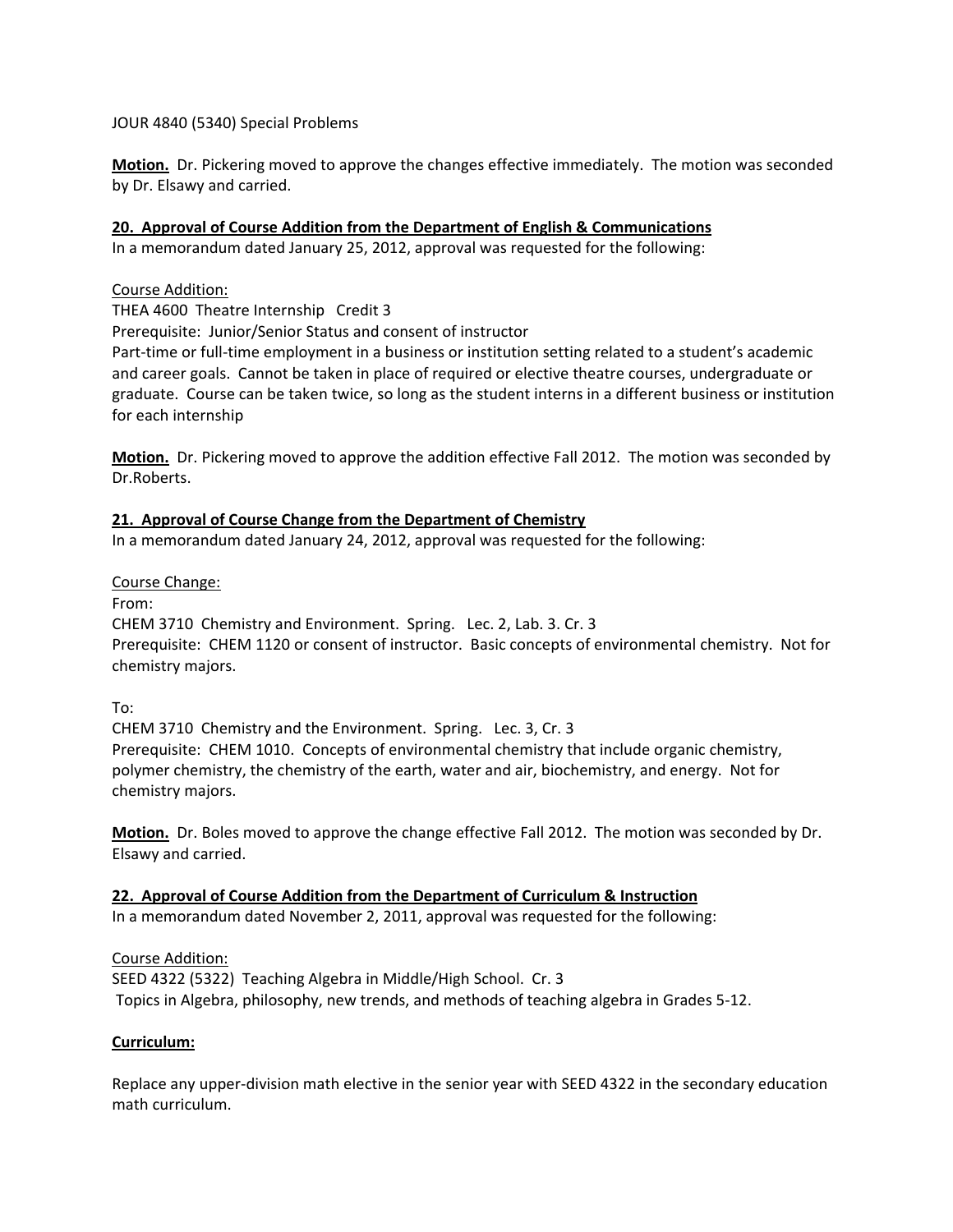**Motion.** Dr. Gore moved to approve the addition. The motion was seconded by Dr. Talbert and carried.

#### **23. Approval of Course Additions from Basic Engineering**

In a memorandum dated January 30, 2012, approval was requested for the following:

#### Course Additions:

ENGR 3851, 3852, 3853. Internships for Exchange Students in the College of Engineering.

Credit 1, 2, 3. Maximum 6.

Prerequisite: Consent of instructor. Directed study and research on selected areas for international students while participating in an exchange program at Tennessee Tech.

ENGR 4851, 4852, 4853. International Experiences for College of Engineering Students.

Credit 1, 2, 3. Maximum 6.

Prerequisite: Consent of instructor. Directed study and research on selected areas while participating in international experience as a Tennessee Tech College of Engineering student.

**Motion.** Dr. Loutzenheiser moved to approve the additions effective Summer 2012. The motion was seconded by Dr. Elsawy and carried.

#### **24. Approval of Course Additions, Deletions, and Changes from the Department of Electrical & Computer Engineering**

In a memorandum dated January 24, 2012, approval was requested for the following:

#### Course Deletions:

- 1. ECE 2000 Intro to Electrical and Computer Engineering Lec. 1. Lab 3. Credit 2
- 2. ECE 2060 Measurements laboratory Lab 3. Credit 1.
- 3. ECE 4030 –Analog Signal processing Lec. 3. Credit 3.
- 4. ECE 4310 (5310) ‐ Analog VLSI Design Lec. 3. Credit 3.
- 5. ECE 4960 Senior Capstone Design I. Lec. 1. Lab 3. Credit 2.
- 6. ECE 4970 ‐ Capstone Design II. Lec. 1. Lab. 3. Credit 2.

#### Course Additions:

ECE 2001. Computer Aided Engineering in ECE. The contract of the contract of the Lec. 1. Credit 1. Prerequisites: CSC 2100, ECE 2010 and MATH 2010 (ECE 2010 and/or MATH 2010 may be taken concurrently). Engineering problem formulation for computer calculations. Computer aided engineering software with applications in electrical and computer engineering.

ECE 4971. Capstone Design II. The contract of the capacity of the capacity of the capacity of the capacity of the capacity of the capacity of the capacity of the capacity of the capacity of the capacity of the capacity of Prerequisite: ECE 4961. The second in a sequence of two senior capstone design project courses. Student teams will complete an industry client‐driven system design project. Teamwork, leadership, project planning and management, specification, budgeting, design review, implementation, testing, weekly reporting, documentation, and oral presentation.

ECE 2060 was replaced by ECE 3060 during last year.

ECE 4030, ECE 4310 are no longer being offered due to faculty shortage.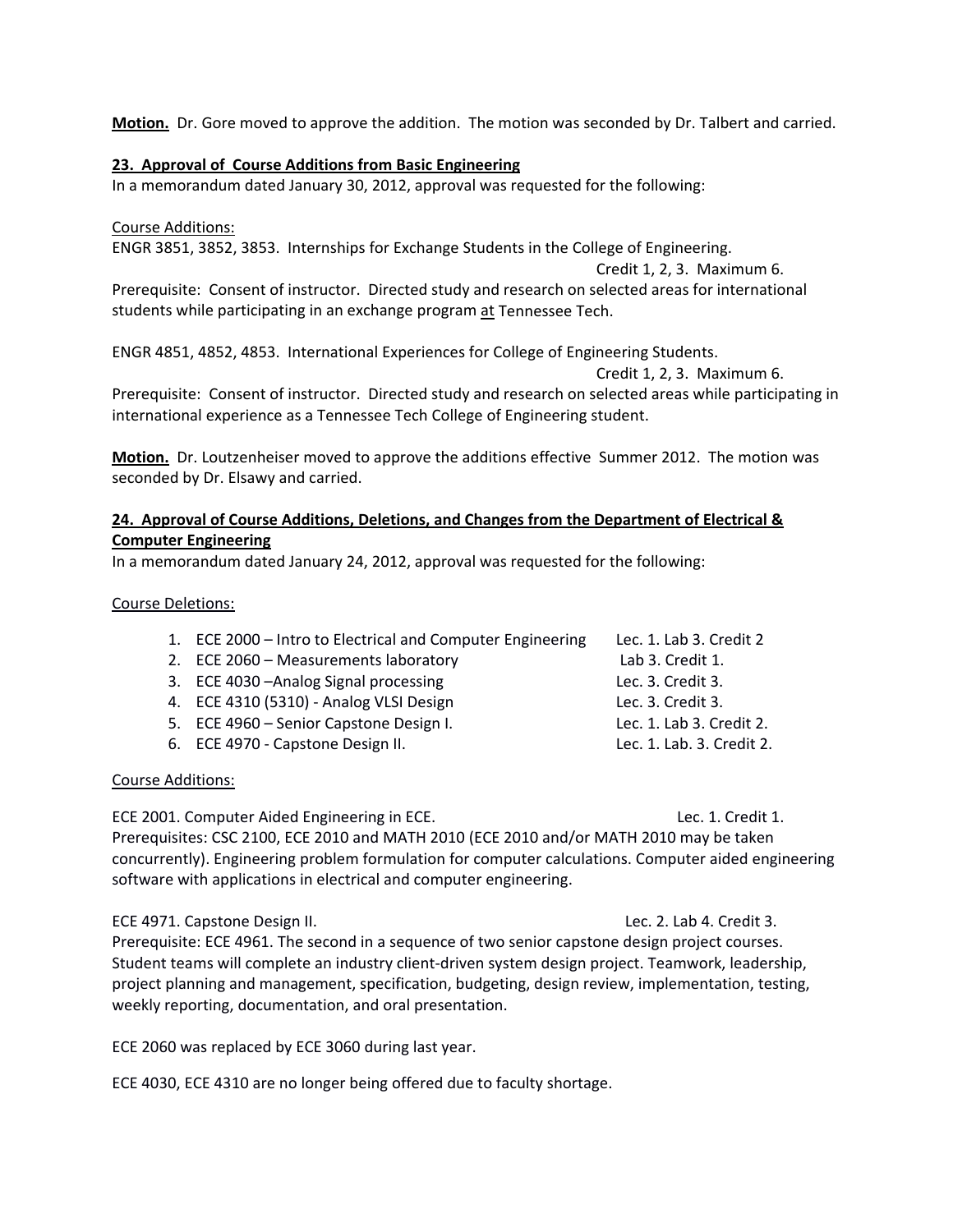ECE 4960 and ECE 4970 are being replaced by 3 credit courses ECE 4961 and ECE 4971 in the BSEE and BSCmpE curricula. ECE 4961 was approved last year.

ECE 4971 is the revised form of ECE 4970 with an additional hour added to provide strong design experience.

#### Course Changes:

From: ECE 2010 Electric Circuits I Lec. 3. Credit 3. Prerequisite: MATH 1920, MATH 2120 (MATH 2120 may be taken concurrently). Introduction to electric circuit quantities and components, systematic application of Ohm's and Kirchhoff's laws, superposition, Thévenin and Norton theorems, operational amplifiers, RL and RC transients, and circuit simulation with SPICE.

#### To:

ECE 2010 Electric Circuits I Lec. 3. Credit 3. Prerequisites: MATH 1920, MATH 2010 and MATH 2120 (MATH 2010 and/or MATH 2120 may be taken concurrently). Introduction to electric circuit quantities and components, systematic application of Ohm's and Kirchhoff's laws, superposition, Thévenin and Norton theorems, operational amplifiers, RL and RC transients, and circuit simulation with SPICE.

#### From:

ECE 2020 Electric Circuits II. Lec. 3. Credit 3. Prerequisite: ECE 2010 and MATH 2120. Laplace transform methods for electric circuit analysis. Sinusoidal steady‐state and power, mutual inductance, 3‐ phase circuits, frequency response, Bode plots, resonance, and filters. Circuit simulation with SPICE.

#### To:

ECE 2020 Electric Circuits II. Lec. 3. Credit 3. Prerequisites: ECE 2001, ECE 2010, ECE 2011, MATH 2010 and MATH 2120 (ECE 2001 may be taken concurrently). Laplace transform methods for electric circuit analysis. Sinusoidal steady‐state and power, mutual inductance, 3‐phase circuits, frequency response, Bode plots, resonance, and filters. Circuit simulation with SPICE.

#### From:

ECE 3010 Signals and Systems Lec. 3. Credit 3. Prerequisite: ECE 2010 and MATH 2120. Time‐domain and frequency‐domain analysis of signals and systems, applications of Fourier series, Fourier transform, and Laplace transform in circuits and systems; Analog filters.

#### To:

ECE 3010 Signals and Systems. Lec. 3. Credit 3. Prerequisites: ECE 2001, ECE 2010, ECE 2020 and MATH 2120 (ECE 2001 and/or ECE 2020 may be taken concurrently). Time‐domain and frequency‐domain analysis of signals and systems, applications of Fourier series, Fourier transform, and Laplace transform in circuits and systems; Analog fitlers.

From:

ECE 3020 Discrete-Time Signals and Systems. Lec. 3. Credit 3.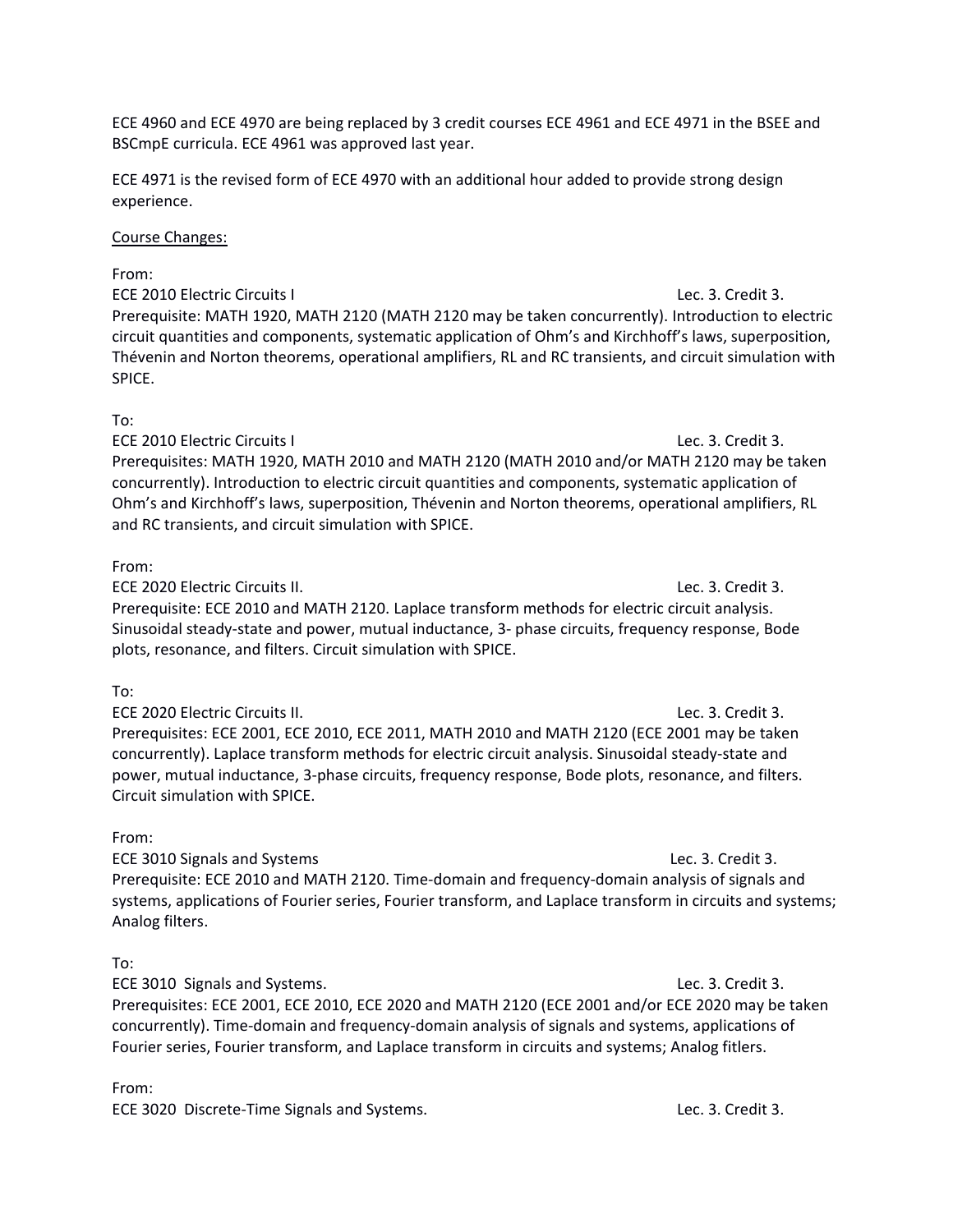Prerequisite: ECE 3010. Signal sampling and reconstruction. Difference equations, Z‐transforms, and the discrete Fourier transform. Fundamentals of digital filters.

To:

ECE 3020 Discrete-Time Signals and Systems. Lec. 3. Credit 3.

Prerequisites: ECE 2001, ECE 2020 and ECE 3010. Signal sampling and reconstruction. Difference equations, Z‐transforms, and the discrete Fourier transform. Fundamentals of digital filters.

From:

ECE 3210 Control System Analysis. Lec. 3. Credit 3. Prerequisite: ECE 3010 and PHYS 2110. Modern and classical methods of control system analysis of continuous‐time systems. Introduction to design tools.

#### To:

ECE 3210 Control System Analysis. Lec. 3. Credit 3. Prerequisite: ECE 2020, ECE 3010 and PHYS 2110. Modern and classical methods of control system analysis of continuous‐time systems. Introduction to design tools.

#### From:

ECE 3710 Introduction to Telecommunications. Lec. 3. Credit 3. Prerequisites: ECE 3010 and ECE 3910 (ECE 3910 may be taken concurrently). Introduction to digital telecommunications, including coding, communication networks, spectral analysis, and digital modulation and demodulation.

To:

ECE 3710 Introduction to Telecommunications. Lec. 3. Credit 3. Prerequisites: ECE 2020, ECE 3010 and either ECE 3910 or MATH 3470 (ECE 3910 or MATH 3470 may be taken concurrently). Introduction to digital telecommunications, including coding, communication networks, spectral analysis, and digital modulation and demodulation.

#### From:

ECE 4110(5110) Sequential Logic Design. Lec. 3. Credit 3. Prerequisite: ECE 2110 and ECE 3160. Introduction to sequential digital logic analysis, design and applications, utilizing both standard digital components and programmable logic devices.

To:

ECE 4110 (5110) Digital System Design. Lec.3. Credit 3. Prerequisites: ECE 2110 and ECE 3160. Computer aided combinational and sequential digital logic analysis, design, and applications, utilizing both standard digital components and programmable logic devices.

#### From:

ECE 4130 (5130) Introduction to Digital VLSI. Lec. 2. Lab. 3. Credit 3. Prerequisites: ECE 3320 and ECE 4110. Analysis, design and layout of complex digital integrated circuits in MOS technology. The course emphasizes design through projects and requires extensive use of simulation and layout VLSI CAD tools.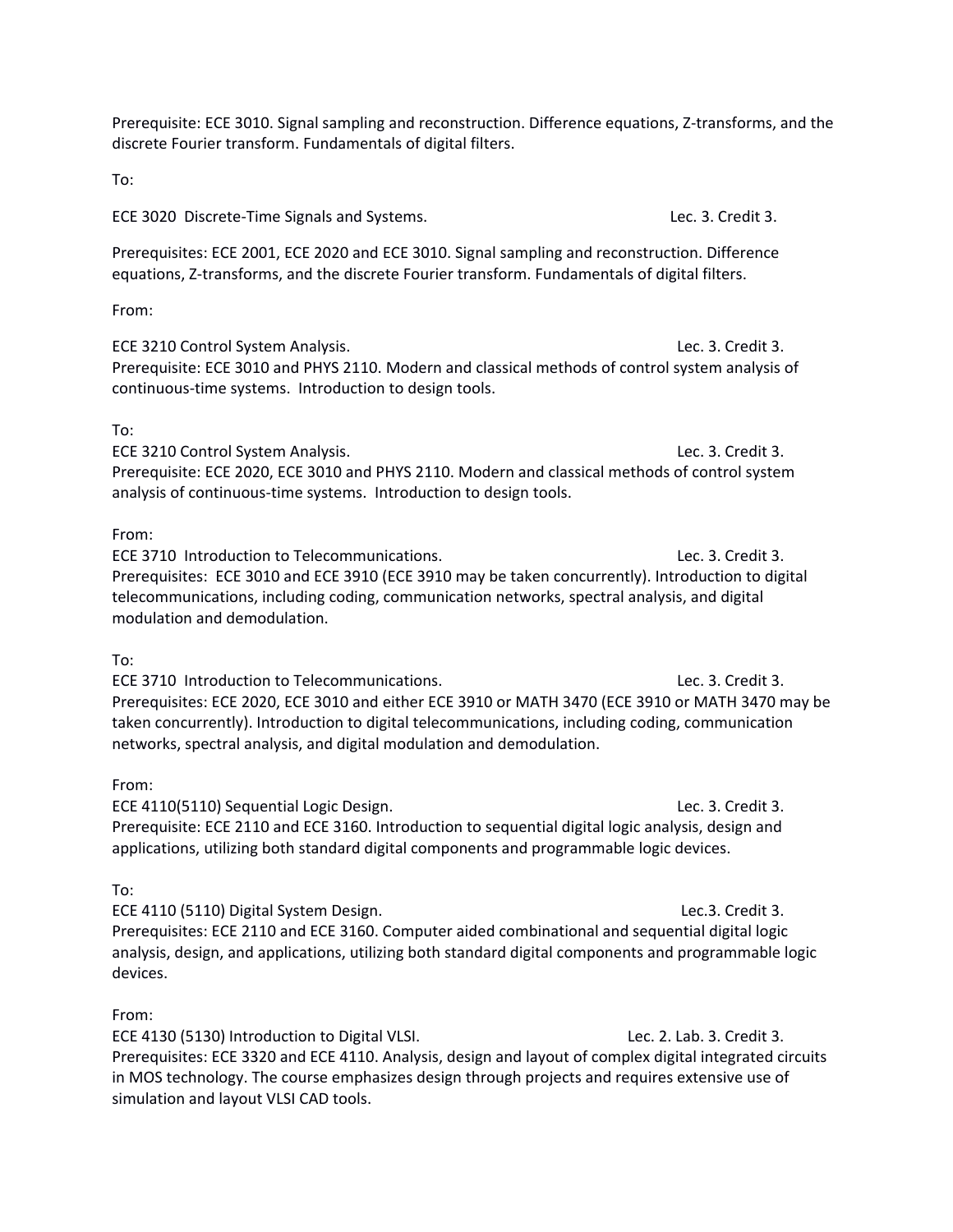To:

ECE 4130 (5130) Introduction to Digital VLSI. Lec. 3. Credit 3. Prerequisites: ECE 2110 and ECE 3300. Analysis, design and layout of complex digital integrated circuits in MOS technology. The course emphasizes design through projects and requires extensive use of simulation and layout VLSI CAD tools. From:

ECE 4710 (5710) Principles of Telecommunications. Lec. 3. Credit 3. Prerequisites: ECE 3710 and ECE 3910. Performance of analog and digital communication systems in the presence of noise.

#### To:

ECE 4710 (5710) Principles of Telecommunications. Lec. 3. Credit 3. Prerequisites: ECE 3710 and either ECE 3910 or MATH 3470. Performance of analog and digital communication systems in the presence of noise.

#### From:

ECE 4961 - Capstone Design I. Lec. 1. Lab. 6. Credit 3. Prerequisite: ECE 3060, ECE 2110, ECE 3010, and ECE 3300, and ECE 4910. (ECE 4910 may be taken concurrently). The first is a sequence of two capstone design project courses. Student teams will complete an industry client‐driven system design project. Teamwork, leadership, project planning and management, specification, budgeting, design review, implementation, testing, weekly reporting, documentation, and oral presentation.

#### To:

ECE 4961.Capstone Design I. Lec.2. Lab 4. Credit 3. Prerequisites: ECE 2110, ECE 3010, ECE 3060, ECE 3300 and ECE 4910 (ECE 4910 may be taken concurrently). The first in a sequence of two senior capstone design project courses. Student teams will complete an industry client‐driven system design project. Teamwork, leadership, project planning and management, specification, budgeting, design review, subsystem development, testing, weekly reporting, documentation, and oral presentation.

#### **Curriculum Changes:**

#### **Changes to BSCmpE Curriculum**

- 1. Delete MATH 2011 and change the Credit for MATH 2010 to 3 credits (no change in credits)
- 2. Add ECE 2001 (+1 cr.)
- 3. Remove MATH Elective (‐3 cr.)
- 4. Replace ECE 4970 by ECE 4971 (+1 cr.)
- 5. Replace ECE 3910 by MATH 3470 (no change in credits)

The total credit hours without taking into account the Connections course ENGR 1020 is reduced from 128 to 127.

Rename some of the electives as follows:

- o ECE Elective to EE Elective
- o ECE Lab Elective to EE Lab Elective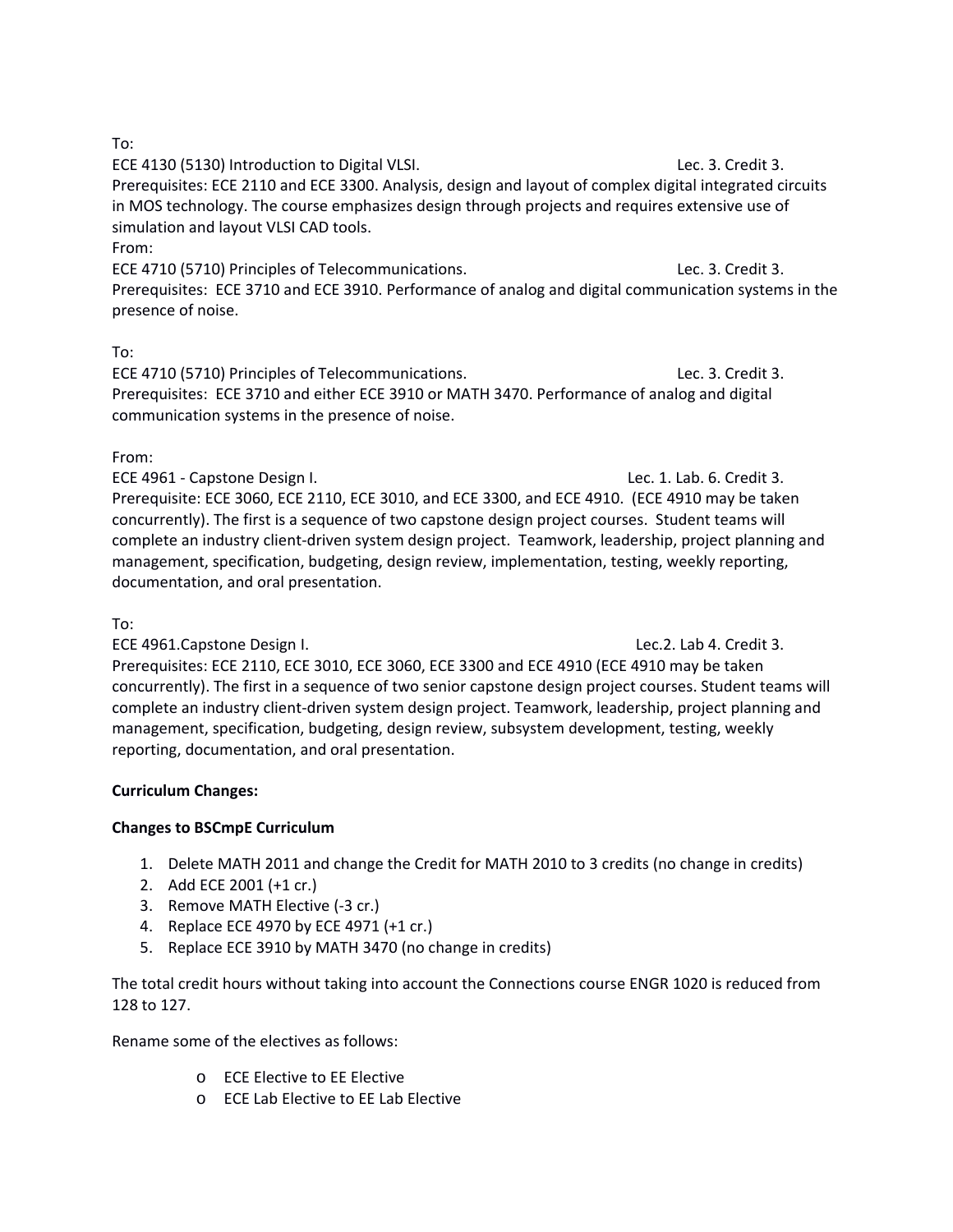o CSC Elective to CS Elective

Rearrange some courses to balance the load during certain semesters as shown in the attached curriculum sheet.

BSCmpE Curriculum (Proposed) Effective Fall 2012

| Fall                                              | Freshman      | <b>Spring</b>                                   |                |
|---------------------------------------------------|---------------|-------------------------------------------------|----------------|
| <b>ENGL 1010 Writing I</b>                        |               | 3 ENGL 1020 Writing II                          | 3              |
| <b>MATH 1910 Calculus I</b>                       |               | 4 MATH 1920 Calculus II                         | $\overline{4}$ |
| <b>CHEM 1110 General Chemistry I</b>              |               | 4 PHYS 2110 Calculus-based Physics I            | 3              |
| CSC 2100 Intro. to Problem Solving & Computer     |               | 3 PHYS 2111 Calculus-based Physics Lab. I       | $\mathbf{1}$   |
| Programming                                       |               | CSC 2110 Data Structures & Algorithms           | 3              |
| CSC 2101 Problem Solving & Computer               |               | 1 CSC 2111 Data Structures & Algorithms Lab.    | 1              |
| Programming Lab.                                  |               | <b>Total</b>                                    | 15             |
| <b>ENGR 1020 Connections to Engineering &amp;</b> | 1             |                                                 |                |
| Technology <sup>1</sup>                           |               |                                                 |                |
| <b>Total</b>                                      | 16            |                                                 |                |
| Fall                                              | Sophomore     | <b>Spring</b>                                   |                |
| ENGL 2130, 2230 or 2330 Literature                |               | 3 MATH 2110 Calculus III                        | 4              |
| <b>MATH 2010 Elementary Matrix Algebra</b>        |               | 3 CSC 2400 Design of Algorithms                 | 3              |
| <b>MATH 2120 Differential Equations</b>           |               | 3 ECE 2001 Computer Aided Engr. in ECE          | $\mathbf{1}$   |
| PHYS 2120 Calculus-based Physics II               |               | 3 ECE 2020 Electric Circuits II                 | 3              |
| PHYS 2121 Calculus-based Physics Lab. II          |               | 1 ECE 2110 Intro. to Digital Systems            | 3              |
| <b>ECE 2010 Electric Circuits I</b>               |               | 3 Soc/Beh Sci Elec <sup>2</sup>                 | 3              |
| <b>ECE 2011 Electrical Engineering Lab. I</b>     |               | 1 Total                                         | 17             |
| <b>Total</b>                                      | 17            |                                                 |                |
| Fall                                              | Junior        | <b>Spring</b>                                   |                |
| SPCH 2410 or PC 2500 Communication                |               | 3 ECE 3020 Discrete-Time Signals & Systems      | 3              |
| ECE 3010 Signals & Systems                        |               | 3 ECE 3120 Microcomputer Systems                | 3              |
| <b>ECE 3060 Electrical Engineering Lab. II</b>    |               | 1 ECE 4910 Professional Issues in ECE           | 1              |
| ECE 3160 Digital Systems Lab.                     |               | 1 MATH 3470 Intro. Probability & Statistics     | 3              |
| <b>ECE 3300 Electronics I</b>                     |               | 3 CSC 3030 Practical and Professional Issues in | $\mathbf{1}$   |
| CSC 2500 Unix Lab.                                |               | 1 Computer Science                              |                |
| Hum/Fine Arts Elec <sup>2</sup>                   |               | 3 CSC 4200 Computer Networks                    | 3              |
| <b>Total</b>                                      |               | 15 EE Elective <sup>3</sup>                     | 3              |
|                                                   |               | Total                                           | 17             |
| Fall                                              | <b>Senior</b> | <b>Spring</b>                                   |                |
| ECE 4961 Capstone Design I                        |               | 3 ECE 4971 Capstone Design II                   | 3              |

ECE 4110 Digital System Design 3 ECE 4120 Fundamentals of Cor<br>ECE 4140 Embedded System Design 3 CSC 4100 Operating Systems ECE 4140 Embedded System Design CS Elective<sup>3</sup> EE Lab. Elective<sup>3</sup> Soc/Beh Sci Elective<sup>2</sup> 3 Total **Total 16**

**Grand Total: 128 Hours**

ECE 4120 Fundamentals of Computer Design 3 CSC 4100 Operating Systems 3 3 CmpE Eletivec<sup>3</sup> 3 1 Hum/Fine Arts Elective<sup>2</sup> 3 **Total 15**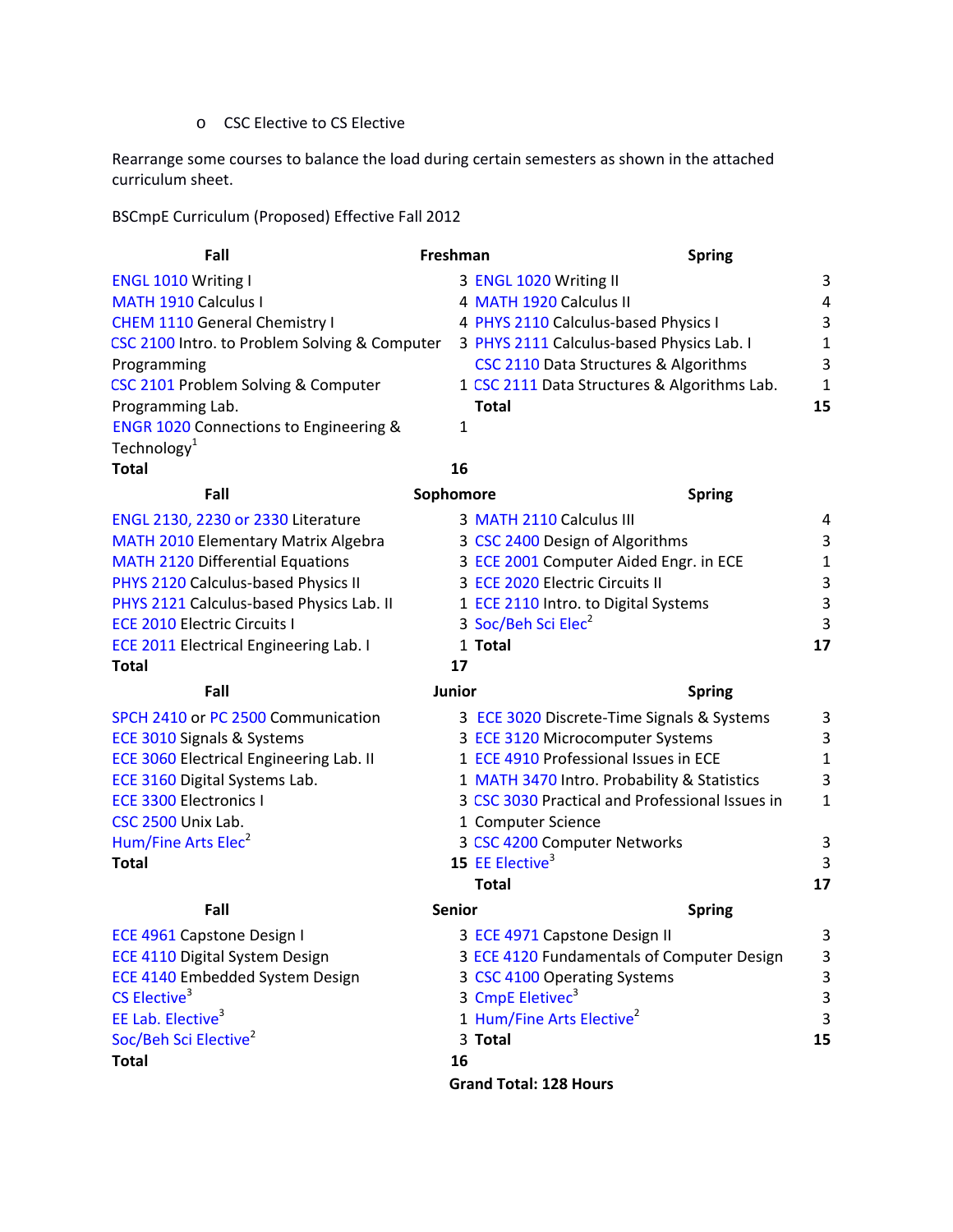#### **NOTES**

(1) This course is not included in 127‐hour curriculum.

(2) Select from University approved list.

(3) Select from ECE Department approved list.

#### **Changes to BSEE Curriculum:**

- 1. Delete MATH 2011 and change the Credit for MATH 2010 to 3 credits ( no change in credits)
- 2. Add ECE 2001 (+1 cr.)
- 3. Delete MATH Elective (‐3 cr.)
- 4. Add EE Focus Lab Elective (+1 cr.)
- 5. Replace ECE 4970 by ECE 4971 (+1 cr.)
- 6. Replace ECE 3910 by MATH 3470 (no change in credits)

The total credit hours required for BSEE degree remains unchanged at 128 (This does not include the Connections course ENGR 1020.)

Rename some of the electives as follows:

- ECE Junior Elective  $\rightarrow$  EE Junior Elective
- ECE Lab Elective  $\rightarrow$  EE lab Elective
- ECE Senior Elective  $\rightarrow$  EE Senior Elective
- ECE Senior Sequence courses  $\rightarrow$  EE Focus Senior courses

BSEE Curriculum (Proposed Effective Fall 2012)

| Fall                                          | Freshman      | Spring                                      |    |
|-----------------------------------------------|---------------|---------------------------------------------|----|
| <b>ENGL 1010 Writing I</b>                    |               | 3 ENGL 1020 Writing II                      | 3  |
| MATH 1910 Calculus I                          |               | 4 MATH 1920 Calculus II                     | 4  |
| <b>CHEM 1110</b> General Chemistry I          |               | 4 PHYS 2110 Calculus-based Physics I        | 3  |
| GR 1020 Connections to Engineering &          |               | 1 PHYS 2111 Calculus-based Physics Lab. I   | 1  |
| Technology $^{1}$                             |               | C 2100 Intro. to Problem Solving & Computer | 3  |
| Soc/Beh Sci Elec <sup>2</sup>                 |               | 3 Programming                               |    |
| <b>Total</b>                                  |               | 15 C 2101 Problem Solving & Computer        | 1  |
|                                               |               | Programming Lab.                            |    |
|                                               |               | Hum/Fine Arts Elec <sup>2</sup>             | 3  |
|                                               |               | <b>Total</b>                                | 18 |
| Fall                                          | Sophomore     | <b>Spring</b>                               |    |
| <b>ENGL 2130, 2230 or 2330 Literature</b>     |               | 3 SPCH 2410 or PC 2500 Communication        | 3  |
| <b>MATH 2010 Elementary Matrix Algebra</b>    |               | 3 MATH 2110 Calculus III                    | 4  |
| <b>MATH 2120 Differential Equations</b>       |               | 3 ECE 2001 Computer Aided Engr. in ECE      | 1  |
| PHYS 2120 Calculus-based Physics II           |               | 3 ECE 2020 Electric Circuits II             | 3  |
| PHYS 2121 Calculus-based Physics Lab. II      |               | 1 ECE 2110 Intro. to Digital Systems        | 3  |
| <b>ECE 2010 Electric Circuits I</b>           |               | 3 Soc/Beh Sci Elec <sup>2</sup>             | 3  |
| <b>ECE 2011 Electrical Engineering Lab. I</b> |               | 1 Total                                     | 17 |
| <b>Total</b>                                  | 17            |                                             |    |
| Fall                                          | <b>Junior</b> | <b>Spring</b>                               |    |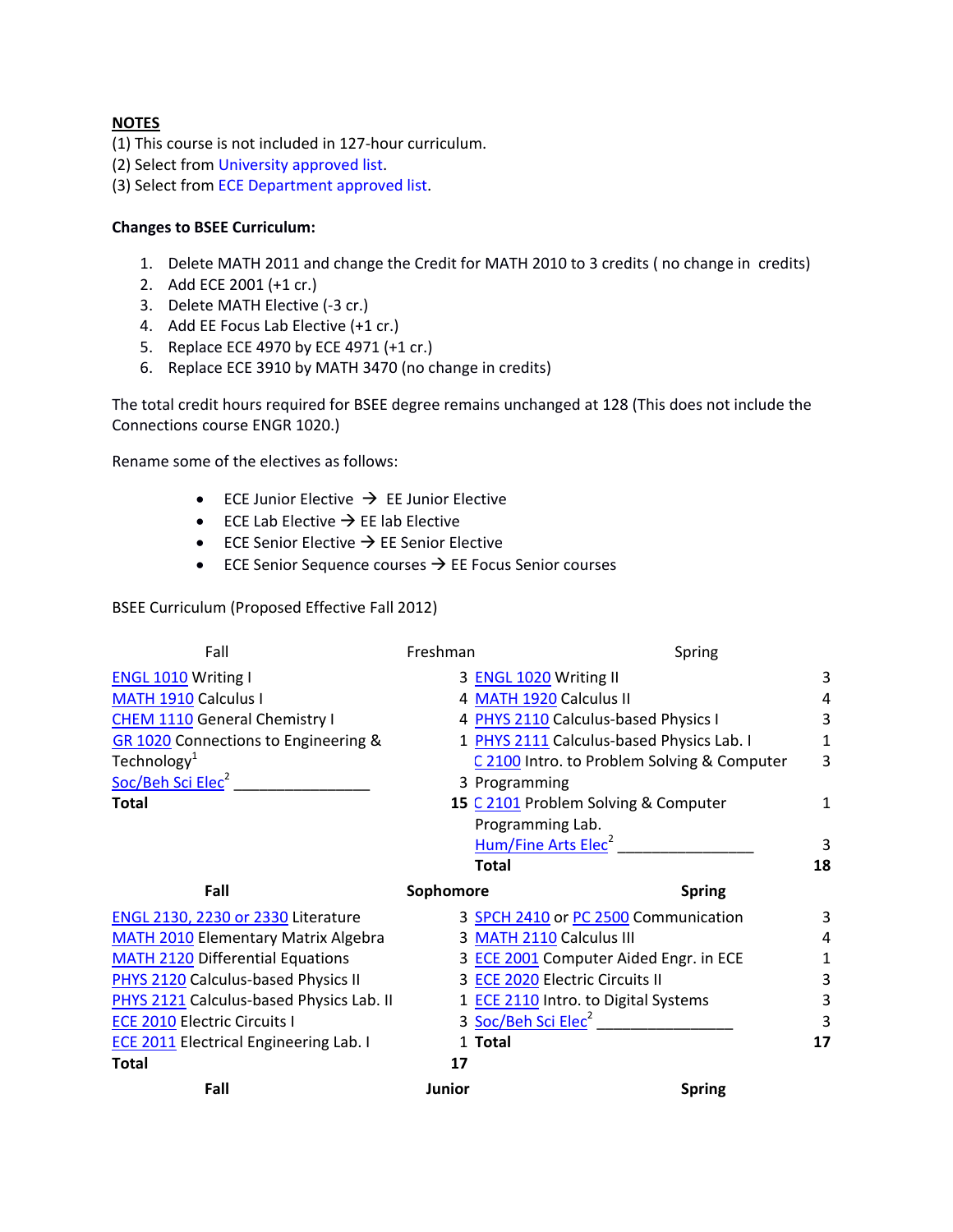| <b>ECE 3010 Signals &amp; Systems</b>    |                                       | 3 E 3020 Discrete-Time Signals & Systems    |    |
|------------------------------------------|---------------------------------------|---------------------------------------------|----|
| ECE 3060 Electrical Engineering Lab. II  |                                       | 1 MATH 3470 Intro. Probability & Statistics |    |
| <b>ECE 3300 Electronics I</b>            | 3 ECE 4910 Professional Issues in ECE |                                             |    |
| <b>ECE 3510 Electromagnetic Fields I</b> | 3 EE Junior Elec <sup>3</sup>         |                                             |    |
| <b>Engineering Fund Elec<sup>3</sup></b> | 3 EE Junior Elec <sup>3</sup>         |                                             |    |
| Hum/Fine Arts Elec <sup>2</sup>          | 3 EE Junior Elec <sup>3</sup>         |                                             | 3  |
| <b>Total</b>                             | 16 EE Focus Lab. Elec <sup>3</sup>    |                                             |    |
|                                          | <b>Total</b>                          |                                             | 17 |
| Fall                                     | <b>Senior</b>                         | <b>Spring</b>                               |    |
| <b>ECE 4961 Capstone Design I</b>        | 3 <b>ECE 4971</b> Capstone Design II  |                                             | 3  |
| <b>EE Focus Senior Elec<sup>3</sup></b>  | 3 EE Focus Senior Elec <sup>3</sup>   |                                             | 3  |
| EE Senior Elec <sup>3</sup>              | 3 EE Junior Elec <sup>3</sup>         |                                             |    |
| EE Junior Elec <sup>3</sup>              | 3 EE Lab. Elec <sup>3</sup>           |                                             |    |
| EE Lab. $Elec3$                          | 1 E/M/S/B Elec <sup>3</sup>           |                                             |    |
| E/M/S/B Elec <sup>3</sup>                | 3 Total                               |                                             | 13 |
| Total                                    | 16                                    |                                             |    |
|                                          | <b>Grand Total: 129 Hours</b>         |                                             |    |

#### **NOTES**

(1) This course is not included in the 128‐hour curriculum.

(2) Select from University approved list.

(3) Select from ECE Department

#### **Curriculum Changes to BSEE Mechatronics Concentration**

- 1. Move ENGR 1110 from Sophomore‐Spring to Freshman‐Spring
- 2. Move Humanities/Fine Art elective from Freshman Spring to Senior Fall
- 3. Replace MATH 2010 (2) and MATH 2011 (1) with the new MATH 2010 (3)
- 4. Add ECE 2001 (+1) in Sophomore‐Spring
- 5. Delete MATH elective ( 3)
- 6. Replace ECE 4970 (2) with ECE 4971 (3)
- 7. Replace ECE 3910 (3) with MATH 3470 (3) and move it to Junior Fall
- 8. Rename ECE Senior Elective to EE Senior Elective

Net reduction for the degree: one credit. Total credit hours become 127 for the degree without counting Connections course.

The revised curriculum will be as follows:

BSEE Mechatronics Concentration Curriculum (Proposed Effective Fall 2012)

| Fall                                 | Freshman | Spring                                    |   |
|--------------------------------------|----------|-------------------------------------------|---|
| <b>ENGL 1010 Writing I</b>           | 3.       | <b>ENGL 1020 Writing II</b>               | 3 |
| MATH 1910 Calculus I                 |          | 4 MATH 1920 Calculus II                   | 4 |
| CHEM 1110 General Chemistry I        |          | 4 PHYS 2110 Calculus-based Physics I      | 3 |
| GR 1020 Connections to Engineering & |          | 1 PHYS 2111 Calculus-based Physics Lab. I |   |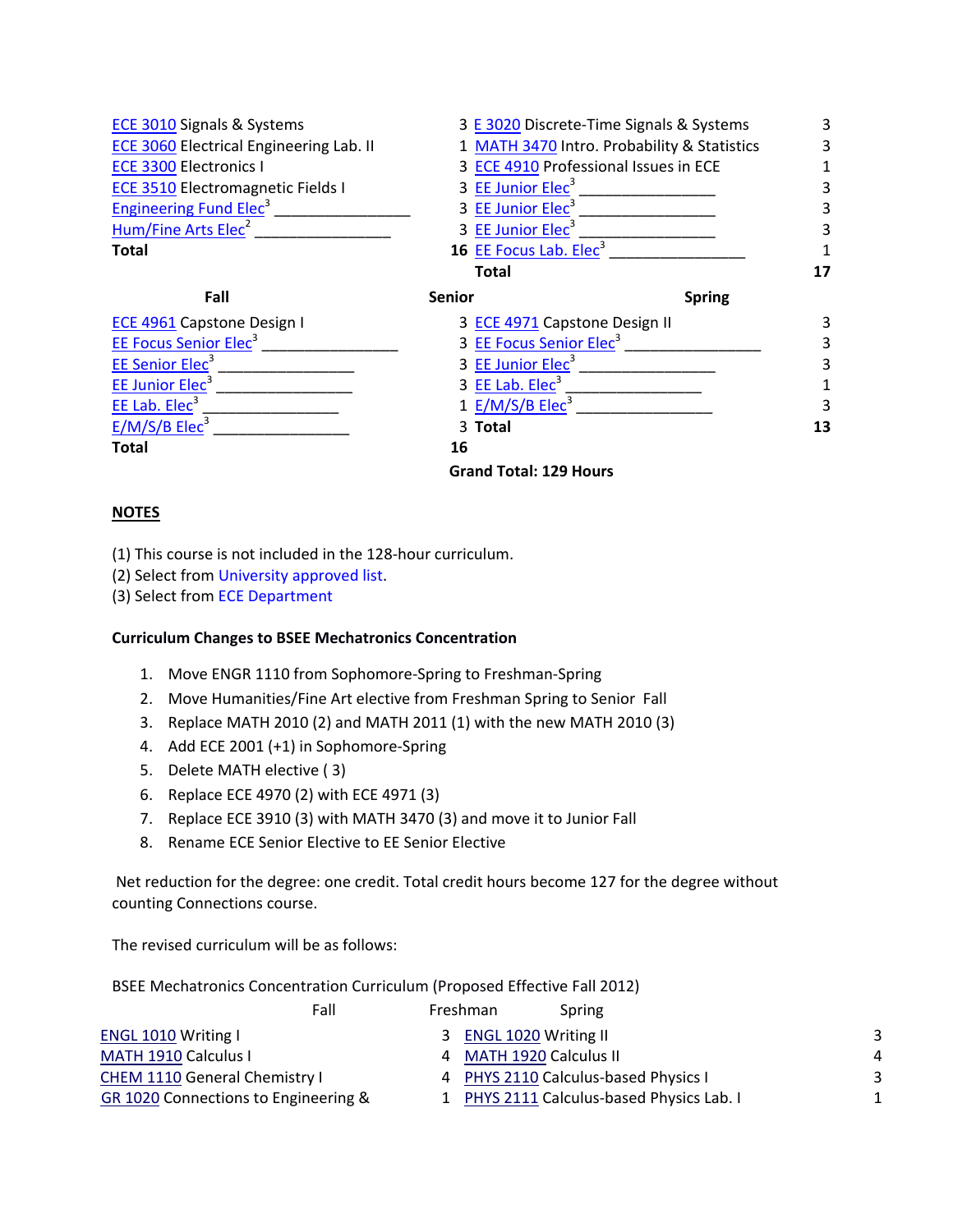| Technology <sup>1</sup>                        |               | C 2100 Intro. to Problem Solving & Computer           | 3                       |
|------------------------------------------------|---------------|-------------------------------------------------------|-------------------------|
| Soc/Beh Sci Elec <sup>2</sup>                  |               | 3 Programming                                         |                         |
| <b>Total</b>                                   |               | 15 C 2101 Problem Solving & Computer Programming Lab. | $\mathbf 1$             |
|                                                |               | <b>ENGR 1110 Engineering Graphics</b>                 | $\overline{2}$          |
|                                                |               | <b>Total</b>                                          | 17                      |
| Fall<br>Sophomore                              |               | <b>Spring</b>                                         |                         |
| <b>ENGL 2130, 2230 or 2330 Literature</b>      |               | 3 SPCH 2410 or PC 2500 Communication                  | 3                       |
| <b>MATH 2010 Elementary Matrix Algebra</b>     |               | 3 MATH 2110 Calculus III                              | $\overline{4}$          |
| <b>MATH 2120 Differential Equations</b>        |               | 3 ECE 2001 Computer Aided Engr. in ECE                | $\mathbf 1$             |
| PHYS 2120 Calculus-based Physics II            |               | 3 ECE 2020 Electric Circuits II                       | $\overline{\mathbf{3}}$ |
| PHYS 2121 Calculus-based Physics Lab. II       |               | 1 ECE 2110 Intro. to Digital Systems                  | 3                       |
| <b>ECE 2010 Electric Circuits I</b>            |               | 3 CEE 2110 Engineering Mechanics - Statics            | 3                       |
| <b>ECE 2011 Electrical Engineering Lab. I</b>  |               | 1 Total                                               | 17                      |
| <b>Total</b>                                   | 17            |                                                       |                         |
| Fall                                           | Junior        | <b>Spring</b>                                         |                         |
| <b>ECE 3010 Signals &amp; Systems</b>          | 3             | <b>ECE 3020 Discrete-Time Signals &amp; Systems</b>   | 3                       |
| <b>ECE 3060 Electrical Engineering Lab. II</b> | 1             | <b>ECE 3120 Microcomputer Systems</b>                 | 3                       |
| <b>ECE 3300 Electronics I</b>                  | 3             | <b>ECE 3210 Control System Analysis</b>               | 3                       |
| ECE 3510 Electromagnetic Fields I              | 3             | ECE 3260 Control System Lab.                          | 1                       |
| <b>ECE 3160 Digital Systems Lab.</b>           | 1             | ECE 3270 Prog. Logic Controller Lab.                  | $\mathbf{1}$            |
| MATH 3470 Intro. Probability & Statistics      | 3             | <b>ECE 3610 Intro. to Power Systems</b>               | 3                       |
| : 2330 Engineering Mechanics - Dynamics        | 3             | ECE 4910 Professional Issues in ECE                   | $\mathbf{1}$            |
| <b>Total</b>                                   | 17            | ME 3610 Dynamics of Machinery                         | $\overline{3}$          |
|                                                |               | <b>Total</b>                                          | 18                      |
| Fall                                           | <b>Senior</b> | <b>Spring</b>                                         |                         |
| <b>ECE 4961 Capstone Design I</b>              |               | 3 ECE 4971 Capstone Design II                         | 3                       |
| <b>ECE 4140 Embedded System Design</b>         |               | 3 ME 4140 Intro. to Robotics and Intelligent          | 3                       |
| ECE 4210 Control System Design I               |               | 3 Machines Engineering                                |                         |
| Hum/Fine Arts Elec <sup>2</sup>                |               | 3 EE Senior Elec <sup>3</sup>                         | 3                       |
| <b>Total</b>                                   |               | 12 Hum/Fine Arts Elec <sup>2</sup>                    | 3                       |
|                                                |               | Soc/Beh Sci Elec <sup>2</sup>                         | $\overline{\mathbf{3}}$ |
|                                                |               | <b>Total</b>                                          | 15                      |
|                                                |               | <b>Grand Total: 128 Hours</b>                         |                         |

#### **NOTES**

(1) This course is not included in 127‐hour curriculum.

(2) Select from University approved list.

(3) Select from ECE Department approved list.

**Motion.** Dr. Rajan moved to approve the changes effective Fall 2012. The motion was seconded by Dr. Talbert and carried.

**25. Approval of Course Changes from the Department of Civil & Environmental Engineering** In a memorandum dated February 10, 2012, approval was requested for the following: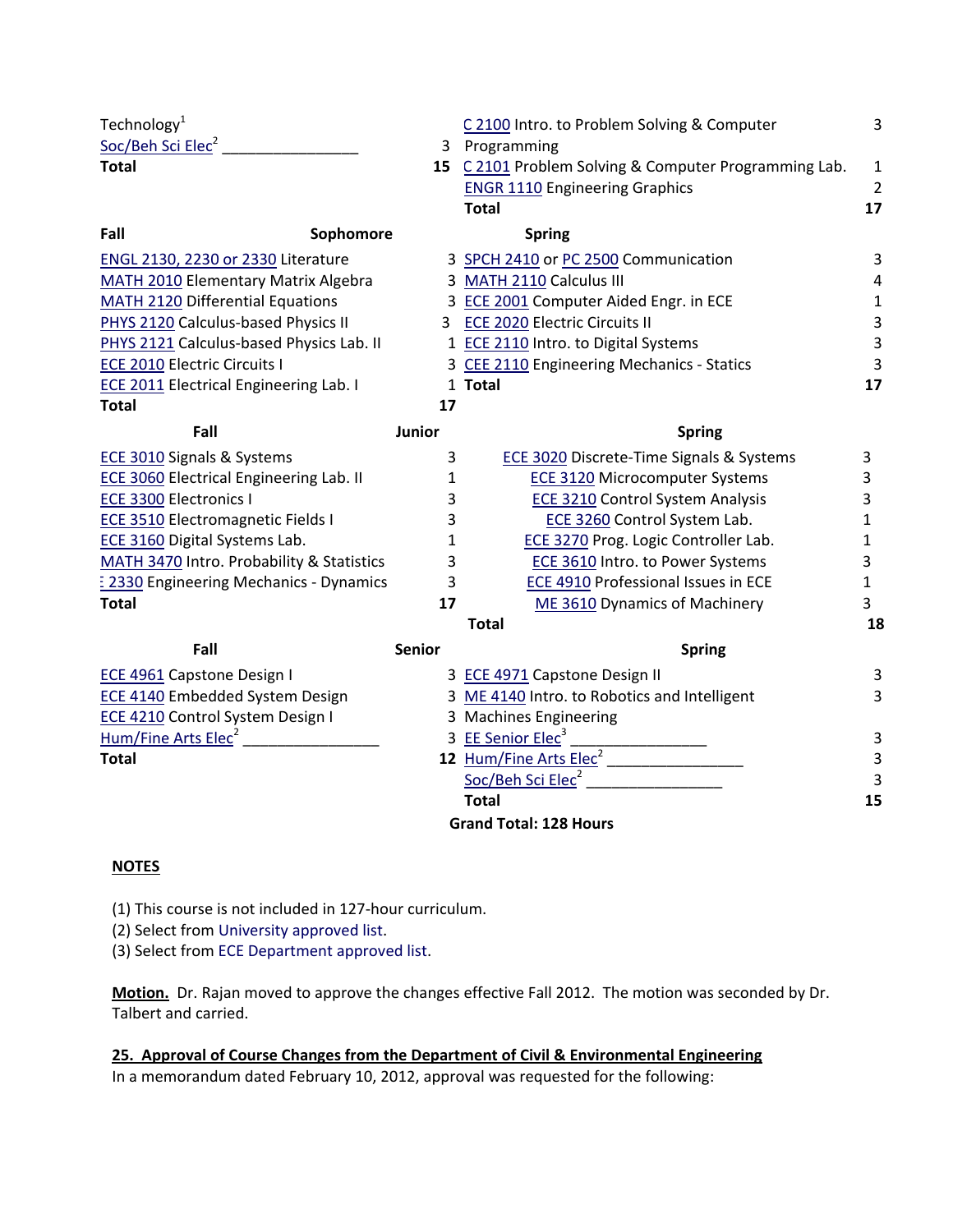Course Changes: From: ISE 3110 Principles of Engineering Economy Lec. 2. Credit 2. Prerequisite: MATH 1920. An abbreviated version of ISE 3100.

#### To:

CEE 3710 Principles of Engineering Economy Lec. 2. Credit 2. Prerequisite: MATH 1920. Concepts and techniques useful in the economic evaluation of engineering alternatives.

#### From:

ISE 3210 Engineering Statistics Lec. 2. Credit 2. Prerequisite: MATH 1920 and junior standing. Engineering applications of probability, hypothesis testing, and confidence intervals.

#### To:

CEE 3720 Engineering Statistics Lec. 2. Credit 2.

Prerequisite: MATH 1920 and junior standing. Engineering applications of probability, hypothesis testing, and confidence intervals.

#### From:

CEE 4450 (5450) ‐ Water Quality Modeling Lec. 3. Cr. 3.

Prerequisite: CEE 3410 or consent of instructor. Mathematical modeling of chemical and biological processes occurring in streams, lakes, and estuaries, emphasizing oxygen demand and nutrient processes.

To:

#### CEE 4450 (5450) ‐ Water Quality Modeling Lec. 3. Cr. 3.

Prerequisite: CEE 3413 or consent of instructor. Mathematical modeling of chemical and biological processes occurring in streams, lakes, and estuaries, emphasizing oxygen demand and nutrient processes. Students enrolled in the 5000‐level course will be required to complete additional work as stated in the syllabus.

#### From:

CEE 4430 (5430) ‐ Water and Wastewater EngineeringLec. 3. Credit 3.

Prerequisite: CEE 3410 or consent of instructor. Analytical methods for use in water quality management of streams, lakes, reservoirs, and groundwater systems. Project design of water and wastewater treatment plants.

To:

CEE 4430 (5430) ‐ Water and Wastewater Engineering Lec. 3. Credit 3.

Prerequisite: CEE 3413 or consent of instructor. Analytical methods for use in water quality management of streams, lakes, reservoirs, and groundwater systems. Project design of water and wastewater treatment plants. Students enrolled in the 5000‐level course will be required to complete additional work as stated in the syllabus.

From: